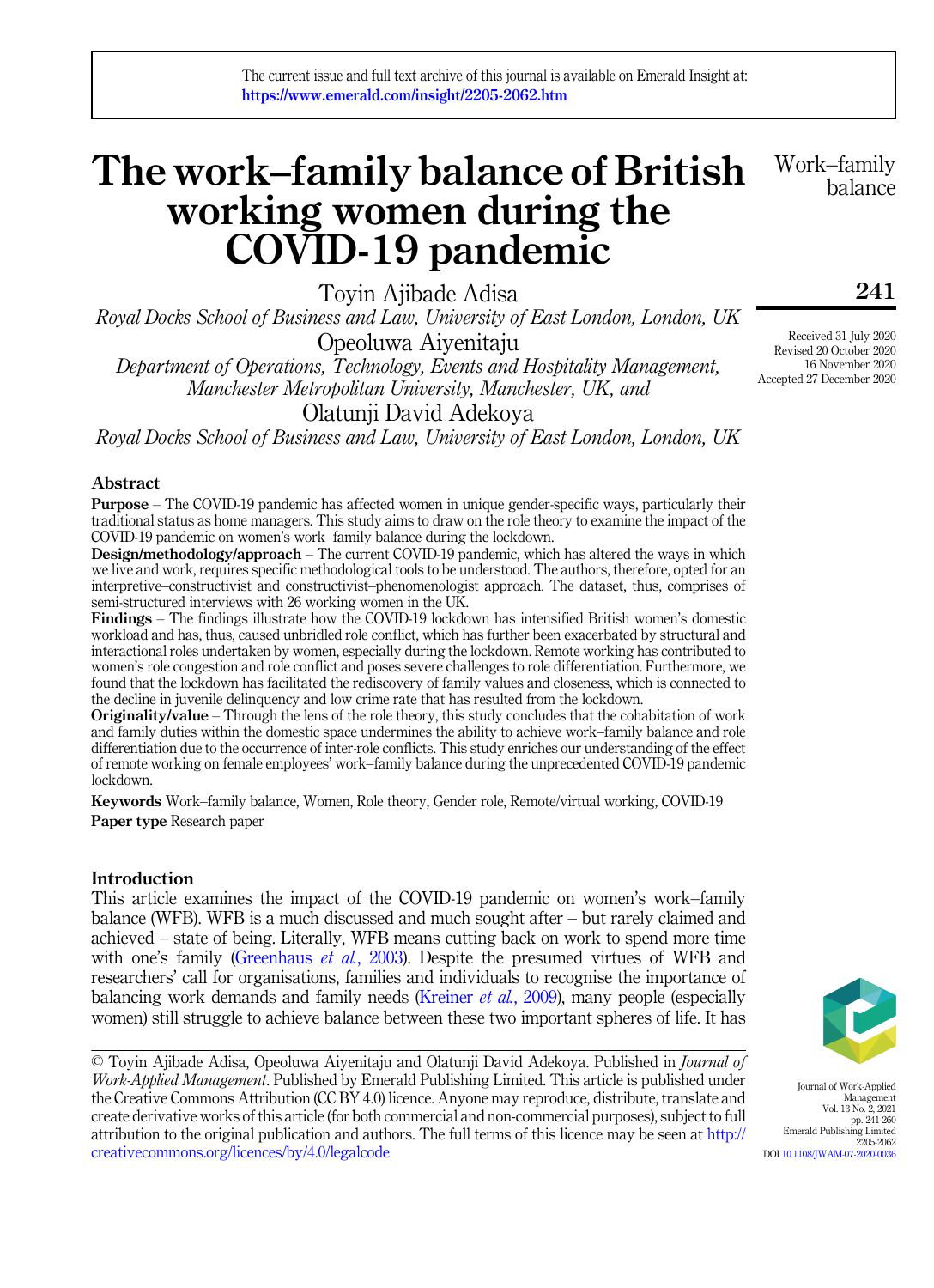been observed that the  $21^{st}$ -century women from all walks of life want to have it all – a blissful family, a rewarding career and private space and time for themselves [\(Kashyap, 2018\)](#page-16-2). However, working women experience greater difficulty than men in achieving WFB ([Sundaresan, 2014\)](#page-18-0). This perhaps is due to their social and cultural obligations as the primary caretakers of children, many times of elderly parents (especially in the global south), as well as work duties. The onset of COVID-19, however, has fundamentally changed the ways in which people live and work across the world. The world awoke to the reality of a new pneumonic disease known as COVID-19 in December 2019. Having spread across various countries, COVID-19 has proven itself a highly infectious disease that has led to the death of more than 42,000 people in the United Kingdom (UK) ([Office for National Statistics, 2020](#page-17-0)).

As a result, governments across the world have implemented detailed but different plans and measures to stop the spread of the pandemic. The UK government, in March 2020, closed all schools, restaurants, pubs, indoor entertainment venues and leisure centres and imposed a lockdown on the whole population, banning all "non-essential" travel and contact with people outside one's home [\(The Health Protection Regulations, 2020](#page-18-1)). Virtual working has replaced the usual mode of working, and family life has also ceased to be "normal". Both work and life now take place in people's homes, which challenges the notion of work being confined to employment, remuneration and location. What are the implications of this phenomenon on working UK women? This article, through the lens of the role theory, investigates the impact of the coronavirus lockdown on British working women's WFB. This article advances the understanding of British working women's WFB in what is arguably the most turbulent time in our lifetimes and how women are able to manage their work and family roles to achieve balance. The article also highlights the practical implications. This article is structured as follows. The next section discusses the context of WFB and virtual working. This is followed by a discussion of the theoretical background of the study. Thereafter, we describe our research method. The results are then presented, followed by a discussion and conclusion.

#### Virtual working

In the past two decades, organisations have witnessed a transformation in the pattern of work and employment, particularly in the industrialised world, with the advent of advanced technology and the propagation of virtual organisations [\(Halford, 2005](#page-16-3); [Webster and Leung,](#page-18-2) [2017\)](#page-18-2). A spatial reconfiguration process across organisations through the use of information and communication technologies (ICTs) has facilitated the possibilities of telecommuting and virtual work [\(Fenner and Renn, 2010](#page-15-0)). Initially, the use of ICT was primarily for supporting employees working remotely as a means of helping them, especially women, balance competing work demands and family responsibilities [\(Halford, 2005\)](#page-16-3). However, the reorganisation of the workplace through continuous innovation and creativity within the high-tech industry has resulted in half-empty offices, as organisations' proclivity for virtual working has increased [\(Fogarty](#page-16-4) et al., 2011). Thus, workers are no longer restricted to the four walls of their office space; rather, they are moving work away from the traditional office space to other spaces, such as digital working hubs, coffee shops, shared working spaces or cyberspace [\(Webster and](#page-18-3) [Randle, 2016](#page-18-3)). This has reduced face-to-face contact and has promoted the necessary flexibility for achieving WLB [\(Fenner and Renn, 2010\)](#page-15-0). The range and usage of virtual work vary across countries and occupations. They primarily depend on the level of investment in advanced ICT, the expertise of users and the degree of managerial support [\(Kossek](#page-16-5) et al. 2014; [Clarke and](#page-15-1) [Holdsworth, 2017](#page-15-1)). Furthermore, the use of virtual working is contingent on the richness, time spent on and frequency of communication [\(Ferry](#page-15-2) *et al.*, 2001; [Webster](#page-18-4) *et al.*, 2004). The onset of COVID-19 has replaced the traditional face-to-face mode of work with virtual working. This phenomenon continues to stimulate research and attention into how women navigate the unknown to achieve WFB.

JWAM 13,2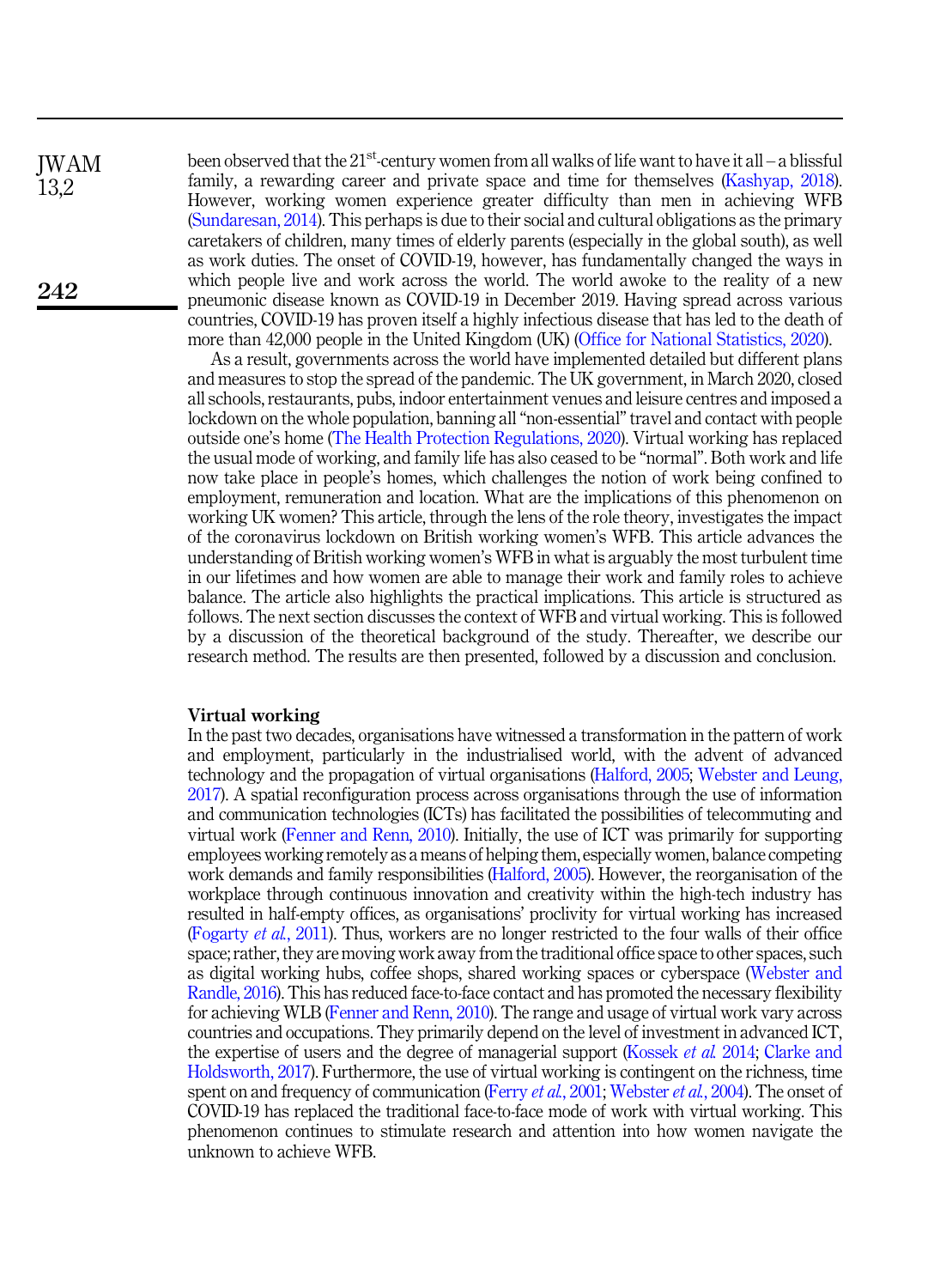# Women and work–family balance

The increasing participation of women in paid employment in recent decades has been construed as one of the main reasons for work–family conflict (WFC) [\(Greenhaus and Beutell,](#page-16-6) [1985;](#page-16-6) [Maertz and Boyar, 2011\)](#page-17-1). Many decades ago, women had the sole responsibility of childcare and domestic support for their partners, and they had a limited interest in paid employment [\(Rafnsd](#page-17-2)o[ttir and Heijstra, 2013\)](#page-17-2). Unlike most men, women take on multiple roles (e.g. house chores and caring responsibilities) within the home, which affects their ability to achieve WFB (Grünberg and Matei, 2020). Furthermore, the gendered cultural norms and assumptions that inhibit the greater involvement of men in familial work have significant consequences for most working women [\(Allen and Hawkins, 1999;](#page-14-0) [Evertsson, 2014\)](#page-15-3). [Seierstad and Kirton \(2015\)](#page-18-5) argue that it is very challenging for women to "have it all" – that is, to be committed to their careers, spouses and children. The under-representation of women in high-level positions within the work, social and political environments demonstrate the difficulties of combining multiple roles for women ([Grzywacz and Carlson, 2007;](#page-16-8) [Paustian-](#page-17-3)[Underdahl](#page-17-3) et al., 2016).

Women in most industrialised countries that promote egalitarianism are presumed to achieve better WFB [\(Rafnsd](#page-17-2)óttir and Heijstra, 2013) than women in the global south, especially Africa (Adisa et al.[, 2019a\)](#page-14-1). However, despite the egalitarian culture promoted in many developed nations, the traditional belief and cultural or religious segregation between men and women hamper their achievement of WFB [\(Seierstad and Kirton, 2015\)](#page-18-5). Furthermore, the patriarchal hegemonic features prevalent in many societies empower men to dominate women both at work and home, affecting the general wellbeing of women ([Gruber and Szo](#page-16-9)łtysek, 2016). Similarly, Adisa *et al.* [\(2019a\)](#page-14-1) suggest that strong patriarchal norms and proclivity trigger WLC for women, which may also result in reduced productivity and effectiveness, both at work and home.

Scholars aver that flexibility at work facilitates WFB [\(Blair-Loy, 2009](#page-15-4)) because employees (especially women) are given the autonomy to decide their working hours and the location where they carry out their work [\(Toffoletti and Starr, 2016](#page-18-6)). In addition, [Johansson Sev](#page-16-10)ä [and](#page-16-10) Oun  $(2015)$  advocate self-employment (based on the assumption that it facilitates flexibility) as a strategy for managing the competing demands of work and family. By contrast, studies reveal that entrepreneurs find it difficult to separate the boundaries between work and family (Adisa et al.[, 2019b;](#page-14-2) [Pareek and Bagrecha, 2017\)](#page-17-4). This is due to the flexibility of being able to work everywhere that is associated with entrepreneurship, and entrepreneurs are accustomed to long working hours [\(Adisa](#page-14-2) *et al.*, 2019b).

Women are more involved in the upbringing and development of their children than men. This is presumed to cause WFC for women. According to [Leccardi \(1996\)](#page-16-11), women's time is controlled by emotions and affection, which sometimes results in them giving up work and devoting time to their familial duties. However, this can be challenging for single mothers with no available support for attending to family needs [\(Moilanen](#page-17-5) *et al.*, 2019). Therefore, the patterns of work and devotion to career progression among women make it difficult for them to combine work and family responsibilities ([Thornthwaite, 2004](#page-18-7); [Wayne](#page-18-8) et al., 2017).

More importantly, the extant research on the general experiences of working women in the UK and those from other regions (Africa, Asia and the Middle East) living in the UK remains a popular debate in the WFB discourse [\(Lewis](#page-16-12) et al., 2008). Working women in the UK, like in many other countries, are generally subjected to juggling work and familial responsibilities. Hence, for many women in the UK, part-time work is deemed appropriate as a strategy for combining work and family commitments [\(Lyonette, 2015](#page-17-6)), as women attempt to co-ordinate, manage, harmonise, synchronise and integrate their dual role as a worker and homemaker ([Warren, 2004\)](#page-18-9). In 2013, 40% of the women in the UK were engaged in part-time employment, which has been attributed to their need to fulfil their familial duties ([Devine and Foley, 2020\)](#page-15-5). Although there has been an increasing number of part-time working British men, the increase Work–family balance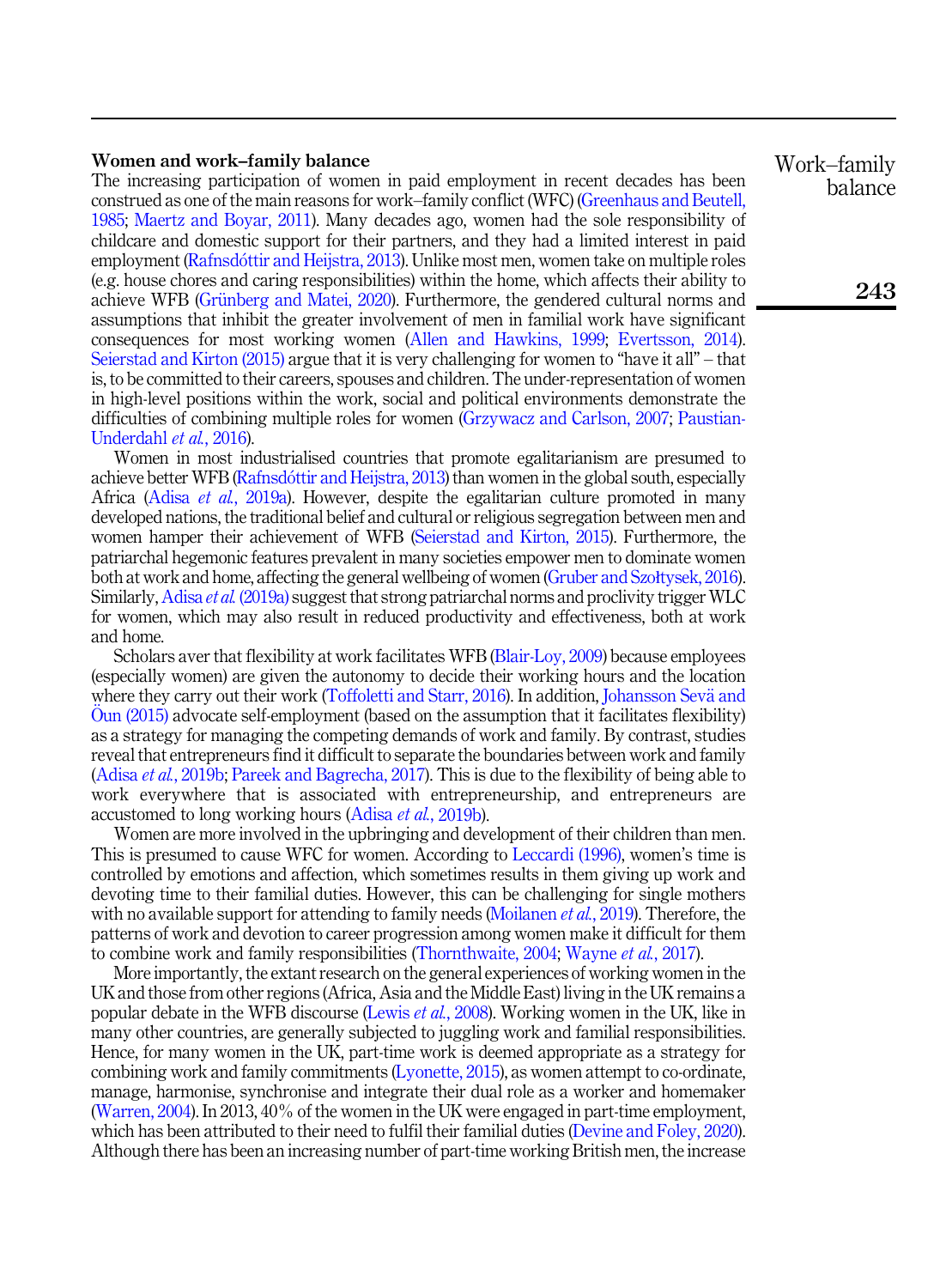*IWAM* 13,2

244

is often due to their inability to gain full-time work and is usually not a voluntary action taken to increase their fulfilment of family commitments ([Lyonette, 2015](#page-17-6)).

Furthermore, the UK ranks second in the world in how expensive childcare is, as families spend 35.7% of their pay on childcare [\(World Economic Forum, 2019\)](#page-18-10). Women on a low income frequently reduce their working hours and engage in informal childcare provisions (grandparents or relatives) as a means of managing their work and family lives ([Adisa](#page-14-3) *et al.*, [2016\)](#page-14-3). Although their workload often remains unchanged despite reducing their work hours (which simultaneously increases the completion time for their work), many women opt to devote more time to their family commitments than to work [\(Warren, 2004\)](#page-18-9). Studies also aver that women working part-time are more likely to experience an increase in their childcare and domestic roles than men, as the remainder of the reduced work hours is expected to be transferred to their home duties ([Warren and Lyonette, 2015\)](#page-18-11).

Nevertheless, several measures have been initiated to facilitate WFB, especially among female employees. These measures have been put together primarily by organisations and governments to improve the quality of life of employees while simultaneously boosting organisational productivity [\(Brough and Kalliath, 2009](#page-15-6); Grünberg and Matei, 2020). Some of these measures include changes to working hours and conditions, strategising management and leadership practices, creating a supportive organisational culture, promoting the use of technology-assisted tools and reward systems ([Coronel](#page-15-7) et al., 2010; [Maertz and Boyar,](#page-17-1) [2011\)](#page-17-1). In particular, policies such as paid maternity leave, annual leave, adoption leave, telecommuting, compressed work hours, job sharing and annualised hours constitute some of the family-friendly policies and initiatives employed across diverse organisations to promote WFB [\(Rafnsd](#page-17-2)ó[ttir and Heijstra, 2013](#page-17-2); Grünberg and Matei, 2020). Women have also devised alternative ways of coping with their work demands and family responsibilities. Some employ domestic workers to care for the children and help with household chores ([Adisa](#page-14-3) et al., 2016).

Despite the variety of policies that have been initiated with the goal of facilitating WFB, research has shown that women continue to experience WFC ([Guillaume and Pochic, 2009\)](#page-16-13). This could be due to men's insignificant contributions to home duties and childcare responsibilities ([Milkie](#page-17-7) et al., 2010). Although WFB policies have been found to contribute to an increased intimacy between women and their children, as well as to their spouses or partners, the inadequate spousal support received by women increases their levels of WFC ([Rottenberg, 2019\)](#page-18-12). [Craig and Sawrikar \(2009\)](#page-15-8) argue that mothers have high levels of stress and workloads regardless of their age of their children, as they remain dedicated to ensuring that their development and well-being are prioritised.

#### Theoretical background

This study is underpinned by the role theory. The role theory addresses the formation of social behaviour on the individual and collective levels [\(Turner, 2001](#page-18-13)). Conceptualising role at the individual level equates to the tendency for an individual to act and feel differently when they are placed in a different situation or position; likewise, different individuals tend to act identically in similar relationships ([Dev and Olsen, 1989](#page-15-9)). At the collective level, organisations and societies function through the allocation of distinct roles to particular individuals. However, at both levels, role equates to a cluster of behaviours and attitudes with associated attributes upon which the assigned individuals are viewed as having acted consistently or inconsistently depending on their performance within the role [\(Mentz](#page-17-8) *et al.*, 2019).

Furthermore, the role theory assumes two critical approaches – structural and interactional. On the one hand, the structural approach defines role as a set of expectations (internal and external) that guide an individual, on which they are judged or judge themselves based on their conformity to the expectations ([Turner, 2001](#page-18-13)). On the other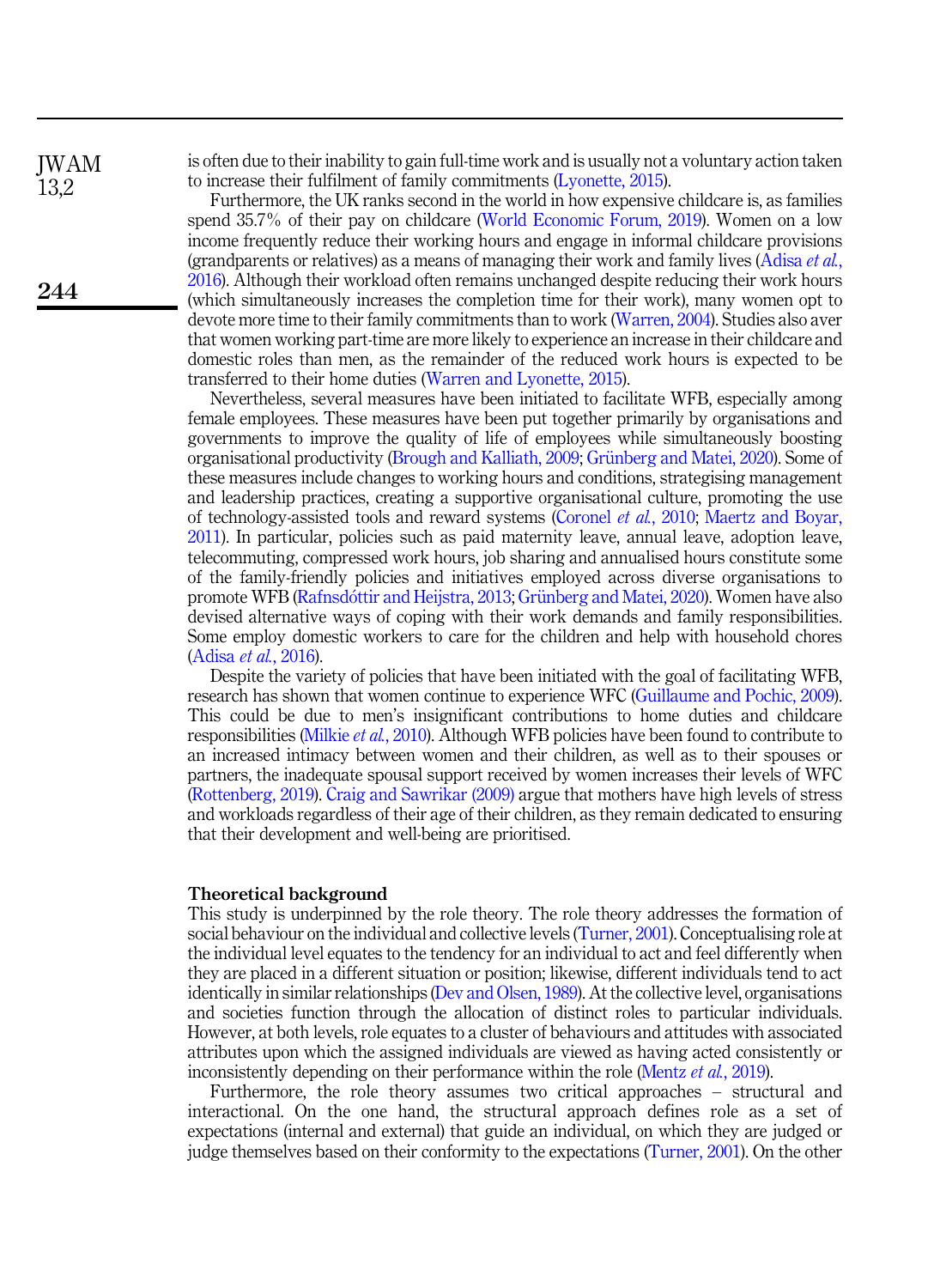hand, the interactional approach defines role as a comprehensive pattern for behaviour and attitude associated with a particular identity or entity performed by different individuals ([Turner, 2001](#page-18-13)). Although roles are regarded as sets of identity-related expectations that exist in various measures of substantiality and consistency, individuals behave as they perceive such related roles [\(Richards and Hemphill, 2017\)](#page-18-14). In addition, besides the expectations of a particular role, roles are also dependent on the location where the role is enacted, the demands of the role, role consensus and the skills that are associated with the acceptance of the role ([Dev and Olsen, 1989](#page-15-9)).

Role differentiation remains the most fundamental element underlying the role theory. Role differentiation requires the identification and separation of various actions and sentiments, which are combined into separate roles [\(Turner, 2001](#page-18-13)). Role differentiation is categorised based on role functionality, representationality and tenability. Role functionality refers to the division of tasks to achieve a collaborative goal. Functionality differentiates roles by the associated skills, knowledge and dispositions; the actual and potential existing traits or qualities; or the act of minimising the incompatibility of goals ([Hindin, 2007\)](#page-16-14). Role representationality considers the representation of the role and the consistency of the components associated with the image portrayed by the role [\(Mentz](#page-17-8) et al., 2019). For instance, the traditional role of a woman is an image of someone who performs domestic duties within the home. Hence, role representationality is an expression of both positive and negative values in human behaviour. Role tenability refers to the balance and nature of the costs and benefits of a particular role [\(Turner, 2001\)](#page-18-13). Therefore, tenability has the potential to enhance role benefits or minimise costs. There is a relationship between power and tenability such that the desirability of a particular role depends on the level of power associated with the role ([Turner, 2001](#page-18-13)). For example, the desire for men and women to attain a top position at work is often related to the level of power related to that position.

In addition, the role theory is based on two critical perspectives: WFC and role enhancement. According to [Pedersen](#page-17-9) *et al.* (2009), gender roles in WFB are built on the assumption that work and family are two distinct spheres of an individual's life, and as such, men and women perform multiple roles that have positive and negative outcomes. The role theory suggests that both men and women undertake both natural and unnatural roles ([Barnett and Gareis, 2006](#page-15-10)). For women, the natural role consists of the responsibilities of being wives and mothers, while the unnatural role is associated with being employees. Men, on the other hand, perform their natural role as breadwinners or employees, while their unnatural role is connected with their responsibilities as fathers and husbands ([Barnett and](#page-15-10) [Gareis, 2006\)](#page-15-10).

The emergence of the concept of WFC was due to the drastic rise in the participation of women in the workforce [\(Maertz and Boyar, 2011](#page-17-1)). Inter-role conflicts have increased as women combine paid employment with their traditional/natural roles ([Kanter, 1977](#page-16-15)). The WFC perspective is based on the underlying assumptions of the scarcity hypothesis, according to which it is presumed that an individual has limited resources (time, attention and energy) to allocate among the competing demands of work and family ([Barnett](#page-15-11) *et al.*, 1992). Therefore, expending more resources to one role may deprive other roles of necessary resources, leading to inter-role conflict (Grünberg and Matei, 2020). Specifically, women who engage in multiple roles may find it challenging to efficiently allocate resources to each role to achieve optimal satisfaction for all those involved [\(Thornthwaite, 2004](#page-18-7)). Fundamental to theWFC perspective is the issue of long working hours for women and their connection to negative outcomes, such as the depletion of energy, increased strain and incompatible behaviours associated with their performance in the family role ([Barnett and Gareis, 2006](#page-15-10)).

By contrast, the role enhancement perspective disputes the assumption that an individual's energy is fixed or limited. Rather, it is considered an expandable quantity [\(Barnett and Gareis,](#page-15-10) [2006\)](#page-15-10). Furthermore, the role enhancement perspective makes a distinction between role Work–family balance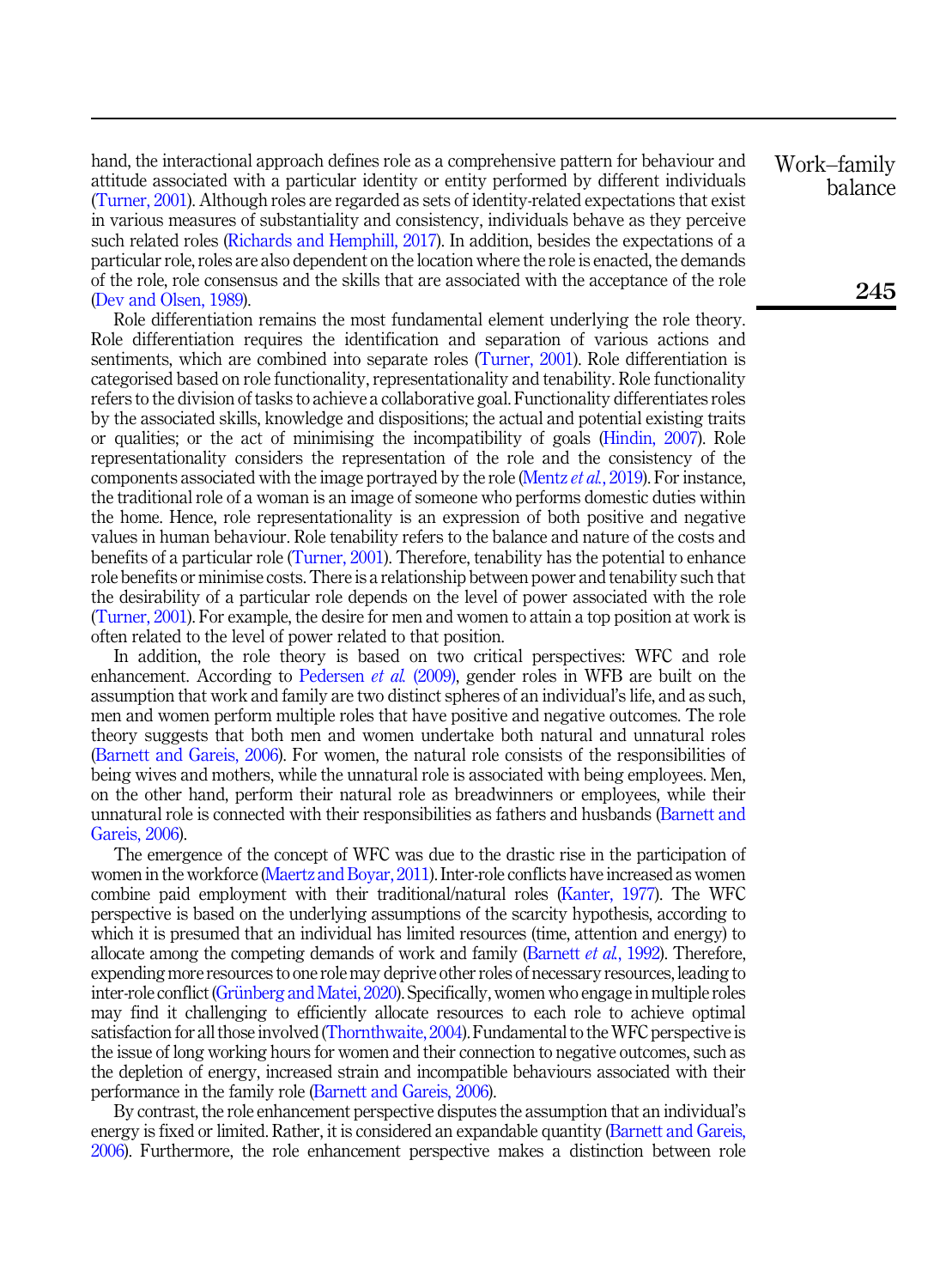quantity and role quality. While role quantity relates to the number of roles undertaken by an individual and provides an explanation for WFC [\(Barnett and Gareis, 2006](#page-15-10)), role quality is associated with identity affirmation, whereby the individual (a woman) in a particular role (e.g. mother) gives the assurance of providing significant attention and dedication within the role [\(Pedersen](#page-17-9) *et al.*, 2009). Furthermore, [Barnett and Gareis \(2006\)](#page-15-10) point out that role quality is more subjective, i.e. regardless of the presence or absence of good working conditions, an employee may find such conditions as being either rewarding or problematic. Hence, role quality is deemed a stronger predictor of health and well-being than role quantity; for instance, women may feel psychologically fulfilled even when they work for long hours if they are satisfied with their jobs ([Gareis](#page-16-16) et al., 2009).

> Furthermore, the COVID-19 pandemic provides a context where it is crucial to examine the impact of multiple roles on women's WFB, especially during the lockdown. It is pertinent to understand the implications of COVID-19 on the natural and unnatural roles occupied by women. Recent research has shown that women continue to struggle with juggling work and family responsibilities even while they are working from home, which has resulted in increased stress levels and inter-role conflicts as the blurring of borders has intensified [\(Nash](#page-17-10) [and Churchill, 2020;](#page-17-10) Bahn et al.[, 2020\)](#page-15-12). Therefore, this study uses role theory to understand the impact of working from home due to the COVID-19 lockdown on women's work and family lives.

### Research methodology

This study employs a qualitative research method – specifically, a narrative approach – to examine the implications of the COVID-19 pandemic on British women's WFB. The study draws on interpretive–constructivist and constructivist–phenomenologist traditions, which stress a person's lived experience ([Saunders](#page-18-15) *et al.*, 2009). The rationale for this choice of methodology is that it provides an appropriate framework for the development of an in-depth understanding of the research phenomenon ([Chang](#page-15-13) *et al.*, 2010; [Cresswell, 2008](#page-15-14)) and leads to richly detailed narratives of the lived experiences of individuals [\(Saunders](#page-18-15) et al., 2009).

#### Sampling and data collection

Participants were recruited from the existing contacts of the researchers. The sampling later developed into snowballing. This was essential for the sample to be purposeful [\(Mason, 2002](#page-17-11); [Sparkes and Smith, 2014\)](#page-18-16). Variation sampling was used, which made it possible for the researchers to holistically investigate the impact of the COVID-19 lockdown on the participants' WFB [\(Maykut and Morehouse, 1994](#page-17-12)).

Due to the present lockdown situation, the interviews took place online, and participants were asked the same questions at different times to reduce any chance of bias. All participants passed the eligibility criteria of being fully employed with familial responsibilities. Based on the [European Foundation](#page-15-15)'s (2005) approach to understanding quality of life, participants were asked to share their experience of the COVID-19 lockdown in relation to the quality of their work and family life. Specifically, the participants were asked the following research questions: (1) How would you describe your WFB during the COVID-19 lockdown? (2) What impacts has the COVID-19 lockdown had on your work and family life? A sample of 21 working women participated in semi-structured interviews. As mentioned, the present lockdown situation means that the interviews had to be conducted online via Microsoft Teams and Skype. The semi-structured nature of the interviews permitted flexibility ([Saunders](#page-18-15) *et al.*, 2009) and enabled us to gather specific and rich data that has been vital to the achievement of the research's aim and objectives [\(Bryman, 2012\)](#page-15-16). It important to note that sample size is not a problem when using qualitative research methods [\(Bryman, 2012\)](#page-15-16). What is important is data saturation

JWAM 13,2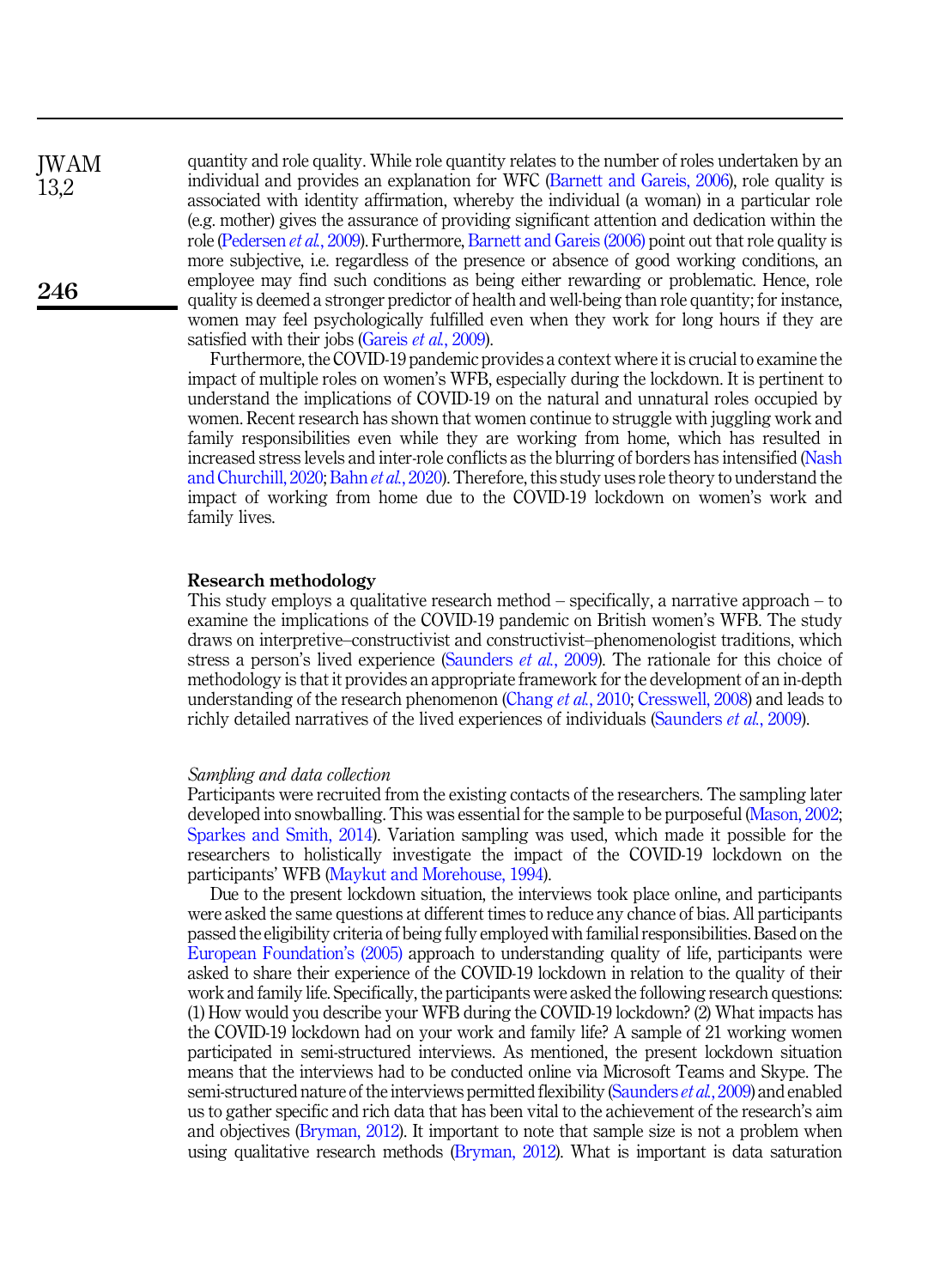[\(Patton, 2012](#page-17-13)), which informs us that we have reached a stage at which further interviews were not uncovering new themes [\(Saunders](#page-18-15) *et al.*, 2009).

Using Microsoft Teams and Skype helped greatly to widen the range of our sampling, thus incorporating variety (women in different professions) in the research by allowing us to reach the participants in various parts of the country (UK) without any need for travel. The use of online technologies are becoming more prevalent as research aids, with the internet now providing "new horizons for researchers" ([Illingworth, 2001;](#page-16-17) [Lo Iacono](#page-17-14) et al., 2016). Microsoft Teams and Skype interviews allowed us to conveniently interact with the researchers involved, which helped us identify trends in the responses of the participants from different walks of life. Having understood the purpose of the study, the participants signed the necessary consent forms electronically. The interviews were conducted in English. Each semi-structured interview lasted between 60 and 90 min and were recorded. All of the participants have childcare responsibilities (see [Table 1](#page-7-0) for the demographic characteristics of the participants). Please note that we have used pseudonyms to represent the participants' names to fulfil the promise of confidentiality made to them.

To improve the reliability of the interviews and to ensure that no important themes had been left uncovered, a further "five confirmatory" interviews were conducted, so 26 interviews in total were carried out. The findings of the five additional interviews corroborated the themes found in the previous 21 interviews, and there were no new emerging themes. This meant that we achieved data saturation [\(Glaser and Strauss, 1967\)](#page-16-18). We then manually transcribed the interviews verbatim for analysis.

#### Data analysis

After the transcription, we meticulously went back to the beginning of each recording and reviewed every word to ensure that the transcribed version of the interview exactly matched the recorded version. We then severally read through the transcripts to gain a holistic understanding of the interview discussions with the 26 participants. After a narrative summary of the interviews had been drafted, open coding (the identification of key points and objectives that seemed to be significant to the data) was carried out [\(Boeije, 2005\)](#page-15-17). At this stage, we questioned the meanings of particular words or phrases and thought carefully about their meaning and interpretations ([Corbin and Strauss, 2008\)](#page-15-18). The researchers then grouped the first set of codes into categories according to their common codes. By combining codes that had similar underlying ideas, four dominant themes and eight sub-themes emerged ([Table 2\)](#page-8-0).

We did not impose coding categories a *priori*; rather, we remained open to new insights by allowing the categories to emerge from the data to not miss any important themes. We then marked the categories with different colours to facilitate data analysis, and a thematic map was drawn. The main categories were further fine-tuned by frequent comparisons until a representative overview was achieved. Due to the exploratory nature of this study, a datadriven thematic analysis was employed. The choice to apply thematic analysis was based on the guidance of [Braun and Clarke \(2006\),](#page-15-19) and the steps in the data analysis were based on [Corbin and Strauss](#page-15-18)'s (2008) recommendations. Emerging themes from the data became the categories for analysis (prearranged enigmas were verified twice to ensure reliability), and investigator triangulation ([Polit and Beck, 2004](#page-17-15)) was applied.

# Research findings

Drawing on the role theory, our analysis revealed the accounts of the work- and familyrelated lived experiences of working British women during the coronavirus lockdown. The accounts indicate that the onset of the COVID-19 pandemic has reconfigured women's work and family lives. The data analysis reveals four major themes: an increased domestic workload, proliferation of role conflict, rediscovery of family values and closeness and Work–family balance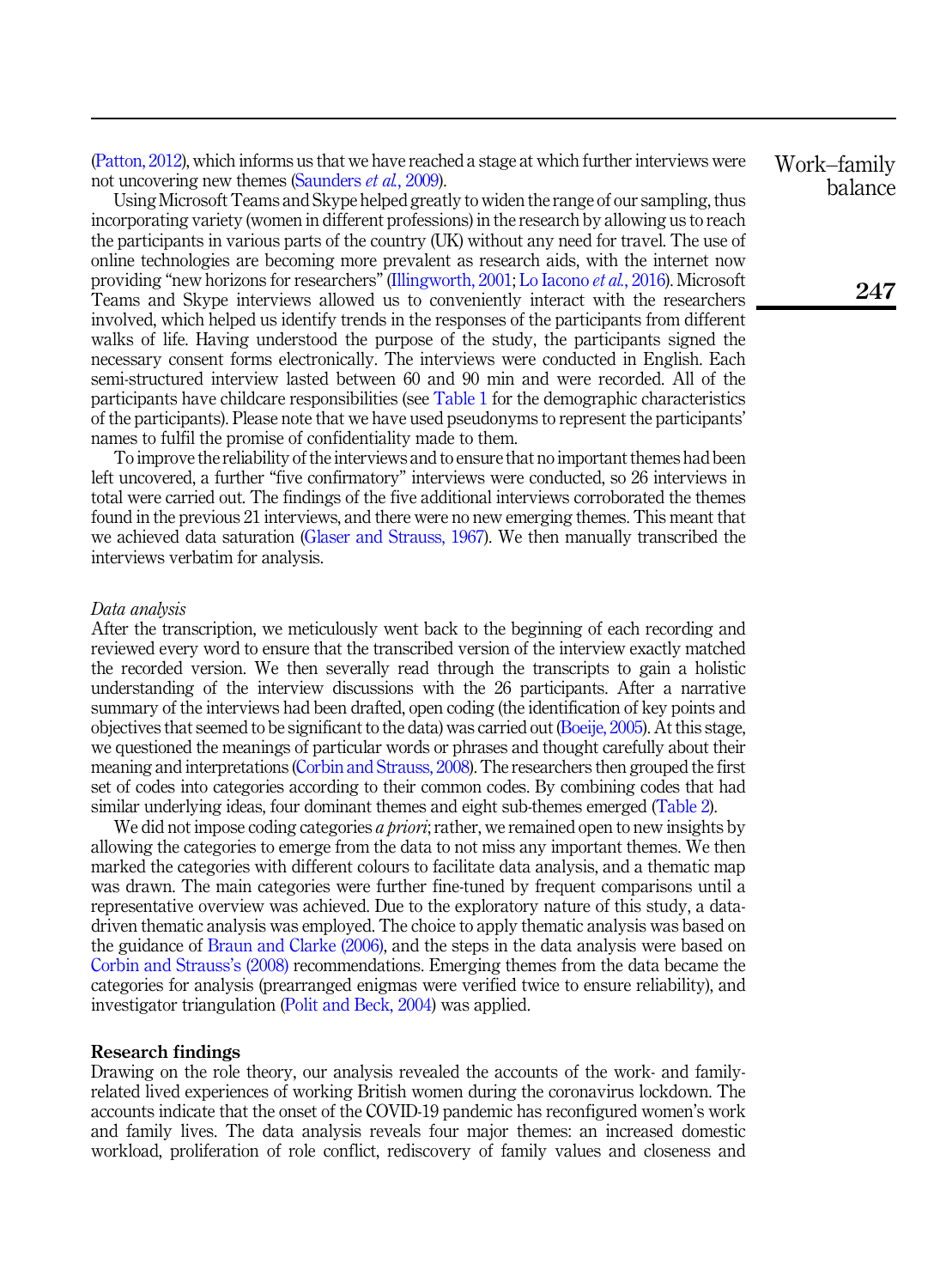<span id="page-7-0"></span>

| <b>IWAM</b><br>13,2 | N <sub>o</sub> | Pseudonyms      | Gender | Marital<br>status | Number of<br>children | Positions                      | Years of work<br>experience |
|---------------------|----------------|-----------------|--------|-------------------|-----------------------|--------------------------------|-----------------------------|
|                     | 1              | Grace           | Female | Married           | $\overline{2}$        | University lecturer            | 5                           |
|                     | $\overline{2}$ | Hope            | Female | Married           | 1                     | Administrator<br>(HRMC)        | 6                           |
|                     | 3              | Comfort         | Female | Single            | 3                     | Financial analyst              | 4                           |
| 248                 | 4              | <b>Beatrice</b> | Female | Married           | $\overline{2}$        | Project manager                | 6                           |
|                     | 5              | Sophia          | Female | Single            | $\overline{2}$        | HR specialist                  | 3                           |
|                     | 6              | Emma            | Female | Married           | $\overline{2}$        | University lecturer            | $\overline{2}$              |
|                     | 7              | Olivia          | Female | Divorced          | $\overline{2}$        | HR manager                     | 12                          |
|                     | 8              | Elizabeth       | Female | Married           | 3                     | Credit facility officer        | 5                           |
|                     | 9              | Victoria        | Female | Single            | $\overline{1}$        | Auditor                        | 10                          |
|                     | 10             | Ava             | Female | Married           | 3                     | Brand manager                  | 6                           |
|                     | 11             | Mia             | Female | Married           | 2                     | University lecturer            | 6                           |
|                     | 12             | Charlotte       | Female | Single            | $\overline{2}$        | Council officer                | 3                           |
|                     | 13             | Amelia          | Female | Single            | 3                     | Cyber analyst                  | 7                           |
|                     | 14             | Evelyn          | Female | Married           | $\overline{2}$        | Council officer                | $\overline{4}$              |
|                     | 15             | Abigail         | Female | Married           | $\overline{2}$        | Admin officer                  | $\overline{2}$              |
|                     | 16             | Harper          | Female | Married           | $\overline{2}$        | School manager                 | 8                           |
|                     | 17             | Elena           | Female | Single            | 3                     | Senior practice officer        | 8                           |
|                     | 18             | Ella            | Female | Single            | $\overline{2}$        | University lecturer            | 6                           |
|                     | 19             | Madison         | Female | Married           | 4                     | Senior accountant              | 10                          |
|                     | 20             | Chloe           | Female | Divorced          | $\overline{2}$        | Marketing content<br>executive | 6                           |
|                     | 21             | Zoey            | Female | Married           | 1                     | Client service<br>supervisor   | 8                           |
|                     | 22             | Zara            | Female | Single            | $\overline{2}$        | Council officer                | 6                           |
|                     | 23             | Lilian          | Female | Married           | $\mathbf{1}$          | Council officer                | 5                           |
| Table 1.            | 24             | Eleanor         | Female | Married           | 2                     | Account manager                | 7                           |
| Demographic         | 25             | Natalie         | Female | Married           | $\overline{2}$        | Account/marketing              | 4                           |
| characteristics of  |                |                 |        |                   |                       | officer                        |                             |
| participants        | 26             | Lesley          | Female | Single            | 2                     | University lecturer            | 6                           |

reduced juvenile delinquency. We focus on these themes in our attempt to understand the impact of the COVID-19 lockdown on women's WFB. Our study suggests that the pandemic has reshaped women's WFB – at least for the time being, and potentially for the foreseeable future.

#### Increased domestic workload

An analysis of the participants' accounts of their work and family lives during the COVID-19 lockdown reveals that women have engaged more in domestic duties. With everyone confines to their home, women's traditional"home manager" duties have increased, which has affected the majority of the participants' WFB. The lockdown, for the majority of the participants, means that WFB is temporarily on hold. A participant commented:

There is nothing like WFB at the moment. My domestic work has drastically increased since the lockdown began in March. I have to care for everyone from morning till bedtime. It is very exhausting (Grace, University Lecturer).

#### Another participant said:

I can't wait to return to normal life. Life at the moment is really hectic, with three children to care for, and of course, my husband...I am in and out of the kitchen, cleaning up their mess everywhere...feeding the little one...and having to do laundry every now and then. it's crazy (Elizabeth, Credit Facility Officer).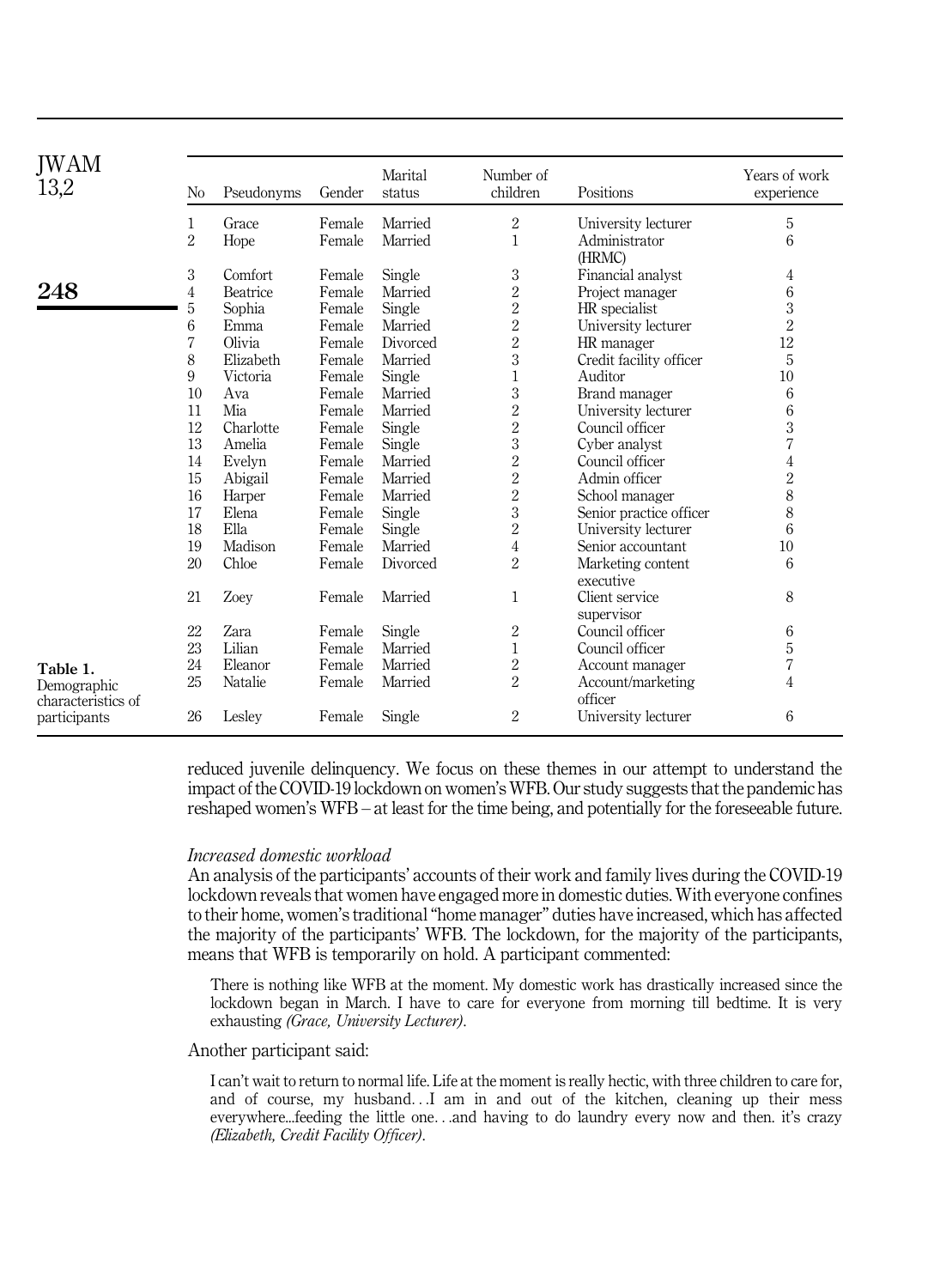<span id="page-8-0"></span>

| Themes                                            | Sub-themes                      | Illustrative quotations                                                                                                                                                                                                                                                                                                                                                                            |                   | Implications                                                                                                         | Work–family<br>balance                                    |
|---------------------------------------------------|---------------------------------|----------------------------------------------------------------------------------------------------------------------------------------------------------------------------------------------------------------------------------------------------------------------------------------------------------------------------------------------------------------------------------------------------|-------------------|----------------------------------------------------------------------------------------------------------------------|-----------------------------------------------------------|
| Increased domestic<br>workload                    | Home<br>management<br>issues    | The workload at home seems to be<br>unending. When I wake up in the<br>morning, I have to start imagining the<br>number of house chores that lie before<br>me, and that's beside my paid job                                                                                                                                                                                                       | (1)<br>(2)<br>(3) | High-stress levels<br><b>Burnout</b><br>Inter-role conflict                                                          |                                                           |
|                                                   | Increased<br>childcare duties   | (Sophia, HR Specialist)<br>It is difficult balancing work and taking<br>care of my toddler. My toddler is totally<br>dependent on me. It is hectic and<br>tutoringmy toddler increases the<br>workload (Comfort, Financial Analyst)                                                                                                                                                                | (1)<br>(2)        | Increased parental<br>bonding<br>Physical and mental<br>exhaustion                                                   | 249                                                       |
| Proliferation of role<br>conflict                 | Inseparable roles               | The lockdown has broadened the scope<br>of my work. I work round the<br>clockeverything is in your face. My<br>concentration is affected during the day<br>because the kids are around and always<br>seeking attention. So, I work into the<br>night when they have gone to bed $I$ do<br>not know how I am going to adjust to this<br>"new normal"how can this be<br>normal? (Olivia, HR Manager) | (1)<br>(2)<br>(3) | Inter-role conflict<br>Role integration<br>Physical and mental<br>exhaustion                                         |                                                           |
|                                                   | Segregation of<br>gender roles  | Because of the nature of my husband's<br>job, which is meeting intensive, I am the<br>only one taking care of the baby and<br>juggling work. A lot of pressure is on me<br>as a woman, because society believes that<br>men should do fewer house chores, and<br>you will be lucky if they do any (Harper,<br>School Manager)                                                                      | (1)<br>(2)<br>(3) | High-stress levels<br>Burnout<br>Disadvantaged gender<br>stereotype                                                  |                                                           |
| Rediscovery of<br>family values and<br>proximity  | Familial values<br>discovery    | Until the lockdown, I had almost<br>forgotten the family rituals that we<br>practised many years agoworking<br>from home generates mixed feelings, but<br>I like that we are reunited (Evelyn,<br>Council Officer)                                                                                                                                                                                 | (1)<br>(2)        | Increased parental<br>bonding<br>Positive emotional and<br>psychological well-<br>being                              |                                                           |
|                                                   | Increased family<br>closeness   | Although we are all sheltered together in<br>the house at the same time, all day and<br>night, and this is somehow not<br>convenient, that does not take away the<br>fact that being in this confinement since<br>March has brought me closer to my<br>husband and children. It's good, isn't it?<br>(Eleanor, Account Manager)                                                                    |                   |                                                                                                                      |                                                           |
| Reduced juvenile<br>delinquency and<br>crime rate | Reduced juvenile<br>delinquency | There are some things that children<br>wouldn't do because their parents are<br>around. The lockdown has enabled me to<br>spend more time to improve my<br>children's behaviour and especially<br>teaching them what to do and what not<br>to do (Abigail, Admin Officer)                                                                                                                          | (1)<br>(2)<br>(3) | Reduced anti-social<br>behaviour and crime<br>rate<br>Increased child and<br>parent safety<br>Increased parent-child |                                                           |
|                                                   | Reduced crime<br>rate           | As a parent, I have come to understand<br>that one of the causes of the increasing<br>crime rate among teenagers is the lack of<br>close monitoring by parents because of                                                                                                                                                                                                                          | (4)               | awareness<br>Safer community                                                                                         |                                                           |
|                                                   |                                 | our busy schedulethis lockdown is a<br>good eye-opener (Chloe, Marketing<br>Manager)                                                                                                                                                                                                                                                                                                               |                   |                                                                                                                      | Table 2.<br>Emerging themes with<br>indicative quotations |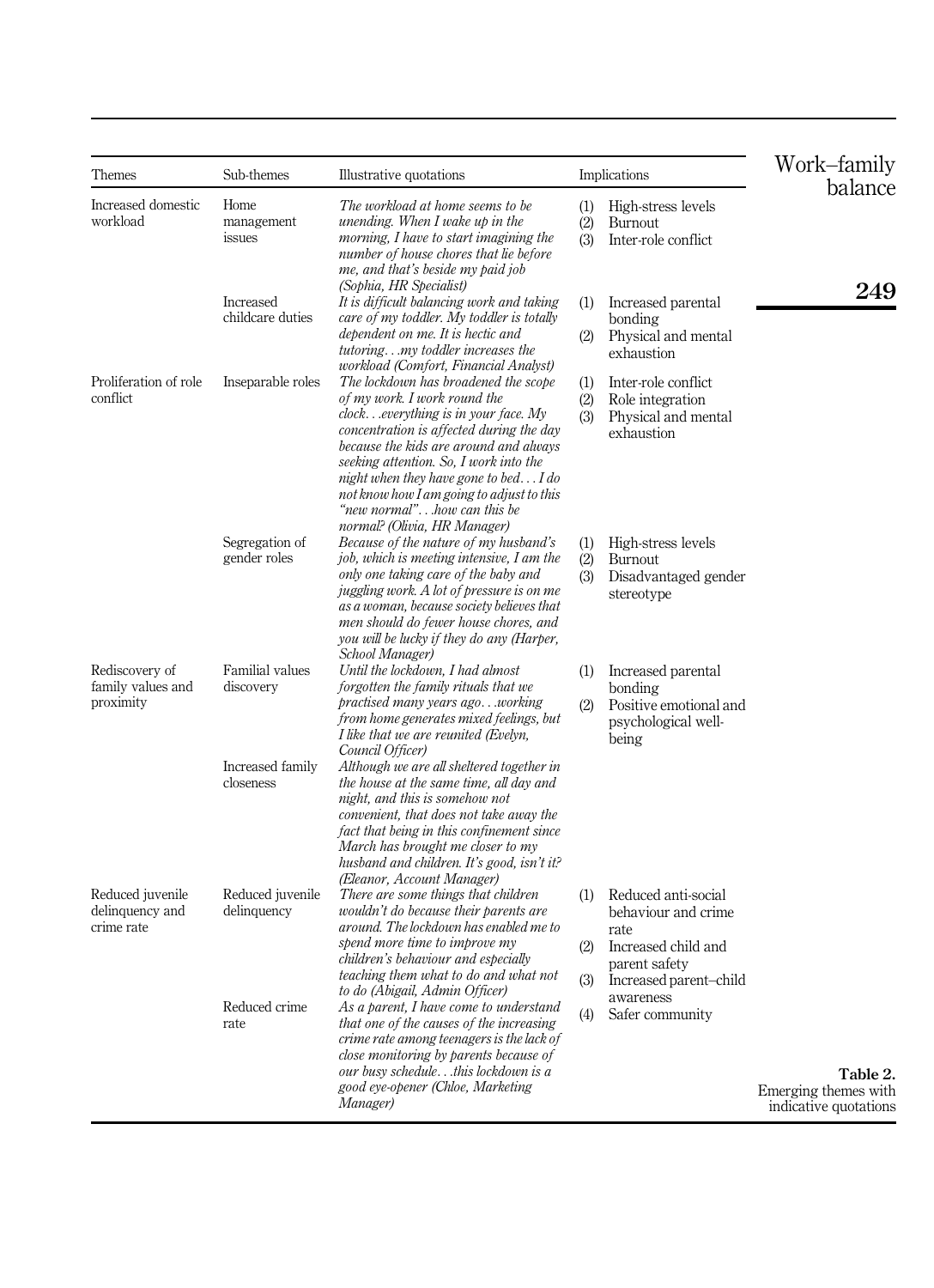The majority of the participants explained that the need to help their children with online schoolwork has added to their domestic duties. During the lockdown, women juggle their traditional domestic work with the children's schoolwork: JWAM 13,2

> I have also taken up the role of an assistant teacher, sometimes a teacher...helping the children out with their school work. Getting them to concentrate is a herculean task, because they are not used to learning at home. They are used to learning at school and playing at home...but now, they are doing the two at home. It is awkward and increases my workload (Elena, Assistant Audit Manager).

The participants indicated that child minders and carers are also affected by the lockdown, which has restricted their services. Furthermore, they pointed to the inadequate support they received from their spouses or partners regarding shared domestic duties as one of their difficulties in achieving WFB. One participant recounted her lived experience of the situation:

I am used to dropping off my kids to the child minder, who takes them to school in the morning and collect them in the evening. So, basically, I used to share the childcare duties with the child minder – all of these have changed with the lockdown...the workload has increased. Having to support the kids with their online classes and the fact that my husband does very little domestic chores make my WFB miserable (Madison, Senior Accountant).

The accounts of these participants reveal that they are overwhelmed by their domestic work as a result of the COVID-19 lockdown. The increase in duties may have been manageable if their spouses or partners had been supportive by adequately helping with domestic chores.

#### Proliferation of role conflict

The participants reported an increase in role conflict as a result of the COVID-19 lockdown, which many of them described as a "rollercoaster". Their work and domestic roles significantly interfere with one another, thus causing tension and imbalance between the two. For example, a university lecturer stated that:

My work duties have suddenly been moved to the home, and my domestic duties have increased due to the COVID-19 lockdown. It is really difficult to separate the roles...for example, I will quickly leave a meeting (online) to attend to my children and then rush back to it; sometimes, I will be lost in the conversation because I have missed out on some minutes...it's like a rollercoaster – crazy (Mia, University Lecturer).

Another participant commented on how she has struggled to separate her work and domestic roles during the lockdown:

I used to experience role conflict before the lockdown, but it has significantly worsened since the lockdown. My work and domestic duties have increased, and they are both happening in the same place [at home]. Sometimes, I lock myself up in a room to attend to my work duties, which my husband and children are really not happy about...and sometimes, I ignore work duties for a while to attend to my domestic duties...which also affects my work. I can't separate the roles...everything is happening at the same time (Hope, Administrator [Her Majesty's Revenue and Customs (HMRC)]).

The majority of the participants commented on the social construction of a woman's family role and the domestic division of labour as one of the reasons for the prevalent role conflicts during the COVID-19 lockdown. For example, a business analyst said:

As we know, women and men perform different familial and domestic roles. Even though we both foot the family bills, my husband doesn't engage in what are termed "women's duties", such as cooking; bathing and caring for the kids; cleaning the house...all of these are considered women's duties. Unfortunately, these duties and work responsibilities have all increased since the lockdown, and I have to attend to all of them...making WFB difficult for me (Amelia, Business Analyst).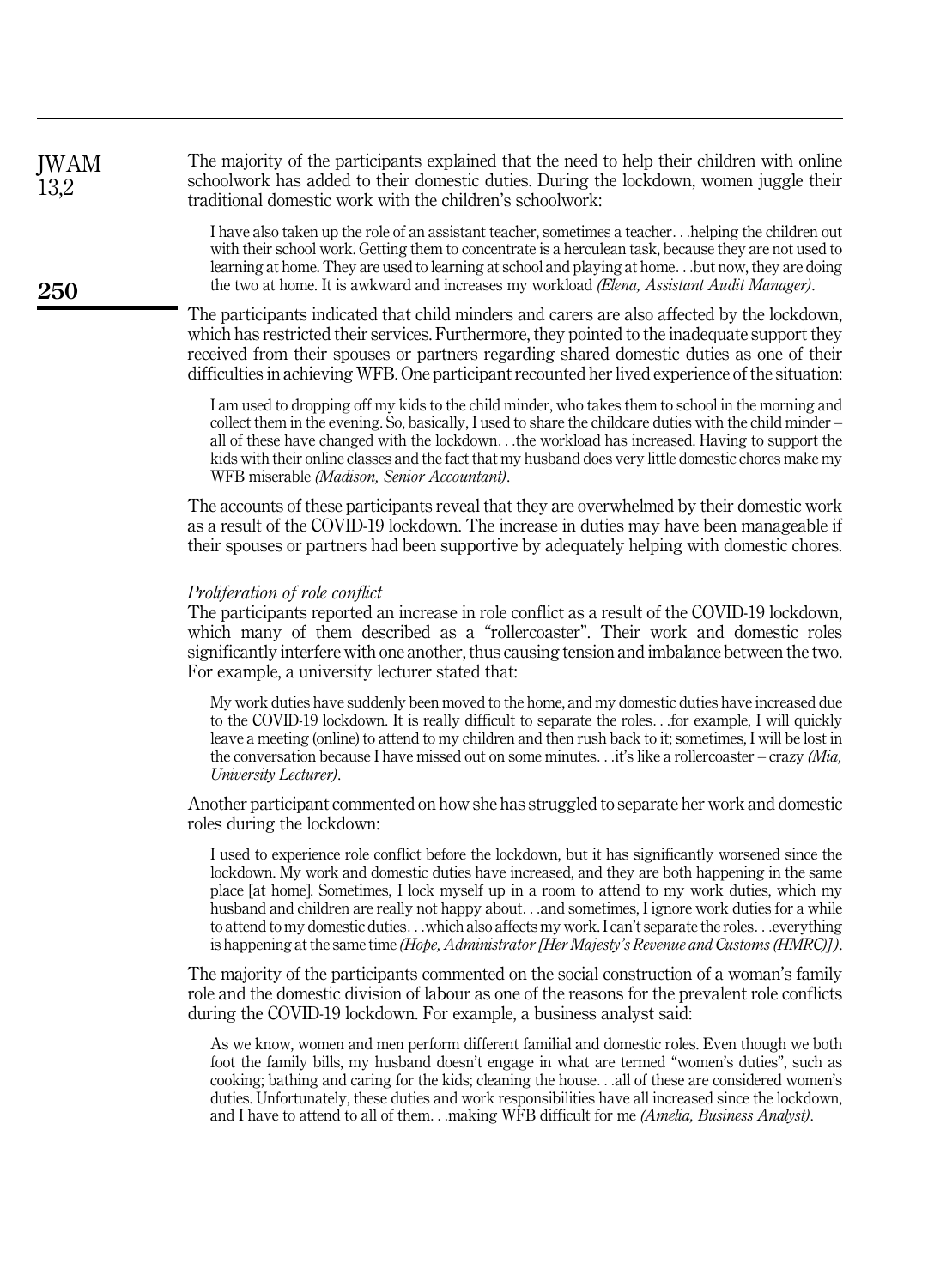Another participant commented on her single status as a major factor contributing to her lack of WFB and role conflict proliferation. She commented:

I think being single worsens my work-family role issues...perhaps it would have been better if I was married or if I had a partner. At least my husband/partner would have eased my responsibilities by helping out with some familial duties. But I am a single mum with three children. I am all alone, manoeuvring between conflicting roles [work and family] with no one to help me *(Elena, Assistant*) Audit Manager).

It is evident in the participants' comments that the increase in employees' work demands and their familial duties, as a result of the COVID-19 lockdown, has exacerbated their role conflict. The lockdown has meant that work and familial duties now take place at home, thus making separation of the roles difficult and enhancing the proliferation of role conflict.

#### Rediscovery of family values and closeness

Despite the downsides of the coronavirus lockdown, some participants highlighted that the lockdown has helped them rediscover great family values and has resulted in their becoming even closer to their families. We found that a majority of the participants found reconciliation in family values by spending time with their family during the lockdown. A woman with two children said:

I have always cherished family values, but I have come to appreciate them even more during this lockdown. I get to spend quality time with my husband and children (Natalie, Account/Marketing officer).

Another participant mentioned:

One thing that I am grateful for amid the lockdown is that my family was able to reconcile our values and beliefs that we once held many years ago. Praying together and having family meetings were our normal routines years back – before I got stuck in work...I take this pandemic occurrence as a real lesson (Elizabeth, Credit Facility Officer).

Furthermore, the ability to exercise micro-WFB activities among some of the participants engendered positive outcomes like increased family bonding. For instance, a participant commented on the opportunity of getting to know certain things about her children:

It is not all bad after all. It could sound stupid, but the lockdown has helped me discover certain things about my child. For example, I never knew that my son does not like banana and a particular brand of cereal – something that until now has only been known to his dad and childminder. Now I know that – and some other things around the house (Beatrice, Project Manager).

During the lockdown, some of the participants claimed that their families grew fonder of each other and more connected. The participants alluded to engaging in joint family activities (cycling, gardening and playing different games), which was inadequate before the lockdown. In addition, a participant told us how the COVID-19 lockdown helped her rekindle her love for her husband:

I have never in my life spent three weeks without a break with my husband. We have been together for more than eight weeks now – we watch TV together, eat meals together, and share stories...that has refreshed our relationship and rekindled our love. So, I will say the lockdown is good for family values and unity (Ava, Brand Manager).

Thus, we found that in the context of the COVID-19 pandemic, some participants expressed the joy of newfound family togetherness and love. Consistent with our findings, [Stieger and](#page-18-17) [Lewetz \(2016\)](#page-18-17) suggested that family closeness promotes basic values and engenders positive emotional and psychological well-being among families. Thus, the lack of parent–child Work–family balance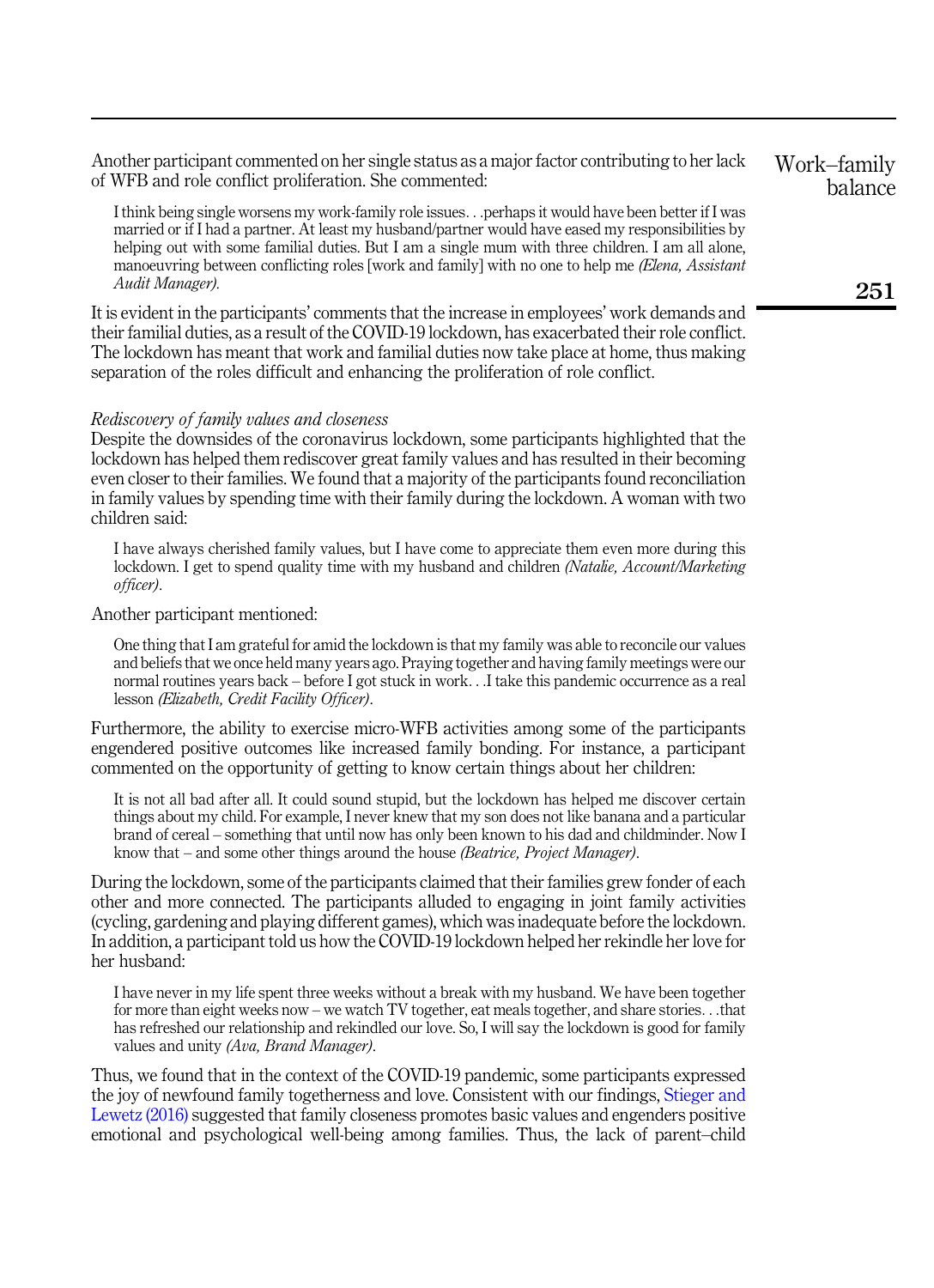closeness generates an adverse effect on the emotional and psychological well-being of both the parent and child ([Yahirun and Arenas, 2018\)](#page-18-18). JWAM 13,2

# Reduced juvenile delinquency and crime rate

252

Our findings have revealed that there has been a significant reduction in juvenile delinquency and other related anti-social behaviours among children. The participants unanimously believed that the lockdown reduced anti-social behaviour among children in their various neighbourhoods due to the increased parental supervision. The lockdown has meant that parents, especially women, are able to spend more time with their children, which resulted in the children's good behaviour. One participant commented:

There is relative peace in the neighbourhood. Before the lockdown, you would see the kids in their various groups fighting each other. Sometimes, they injured and even killed each other before the police arrived...But now, kids are also confined to their homes, and their parents are watching and supervising them (Zoey, Client Service Supervisor).

Many parents do not know what their children do in their absence. The lockdown enabled them to find out a little more about their children and their hidden behaviour. A participant said:

I have a fourteen-year-old boy, whom I think is old enough to look after himself. I normally leave home before 7am and do not return until around 6:30pm, sometimes at 7pm. I never knew my son is in a gang that disturbs the neighbourhood. During this lockdown, I found out he had some strange attitudes, and a neighbour told me more about him (his attitude and group) and advised me to make more time for him. I have spent the last hundred days during the lockdown lecturing and counselling him...I think we are making progress. I will have to rethink my work patterns to make more time for him(Victoria, Auditor).

While many stories recounted by the participants reveal the impact of the COVID-19 lockdown on their children's attitudes and behaviours, which has resulted in a reduction in juvenile delinquency, a tendency of the lockdown to lower crime rate was likewise found in the participants' accounts, especially among those working in the local councils. For example, Zara commented:

This is the lowest crime rate that we have recorded in the last ten years. Since the lockdown, parents have been spending quality time with their children, and that has significantly lowered the crime rate (Zara, Council Officer).

Against this backdrop of a decreasing crime rate was the perception among the participants that if parents (especially mothers) would continue to create time to spend with their children, youth crime would eventually disappear. One participant said:

I work in the council, and the rate of crime has drastically reduced since the lockdown. I think this is down to mothers spending more time with their children. I think we can keep reducing the crime rate if we could get mothers to spend more time with their children (Lilian, Council Officer).

Given the participants' accounts of the impact of the COVID-19 lockdown on juvenile delinquency and the crime rate, this study suggests a rethink of how juvenile delinquency and youth crime are perceived and tackled. Our findings show the importance of women's time and counselling in reducing juvenile delinquency and crime rate. These findings are consistent with previous research, which has highlighted the importance of women in building a peaceful society ([Porter, 2003](#page-17-16)).

## Discussion and conclusion

This study examined the impact of COVID-19 lockdown on women's work and family lives. Our study has drawn on the role theory, considering the COVID-19 outbreak that has altered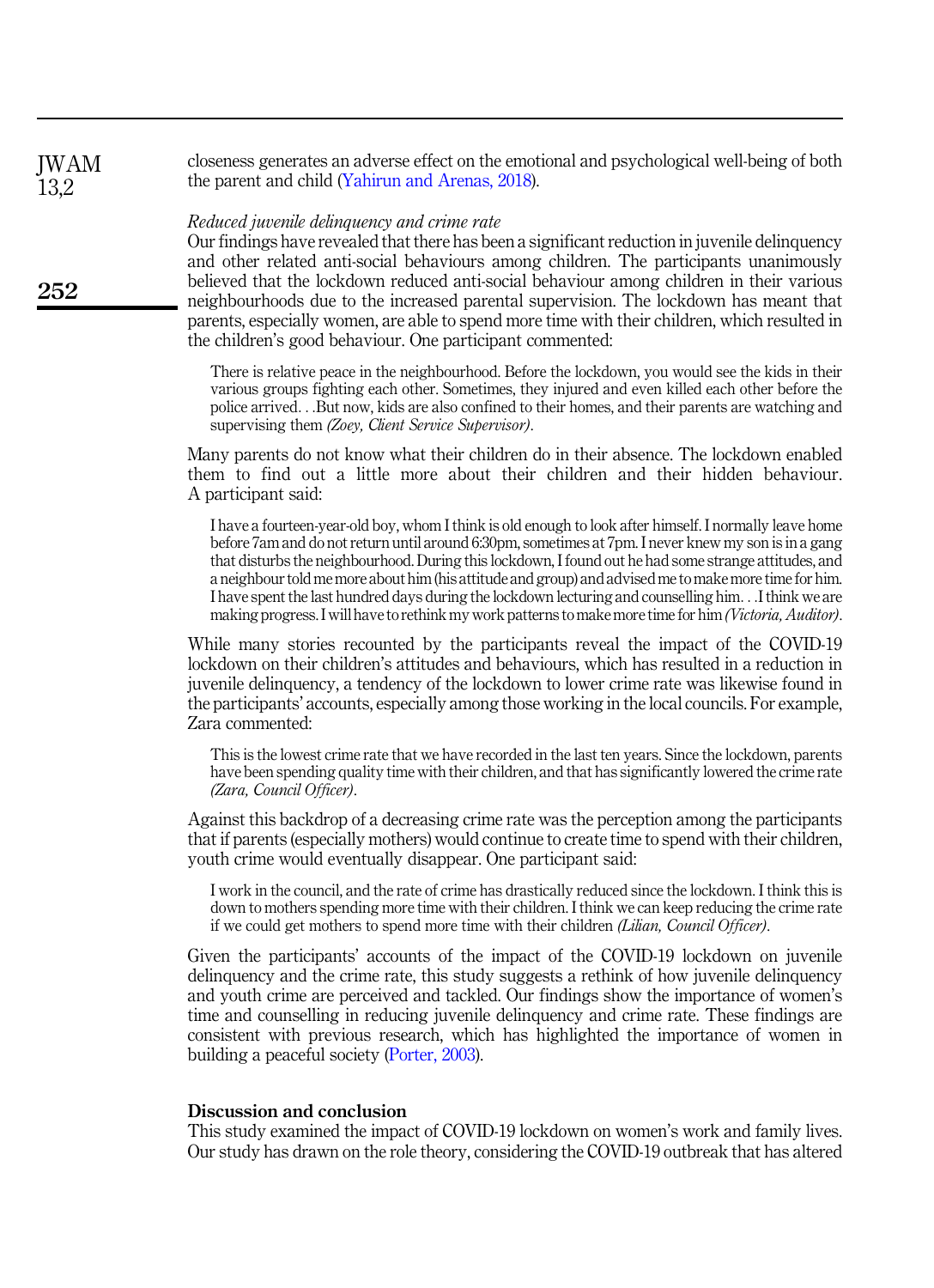our modes of living and working, to understand how women manage their work and family roles to achieve WFB. As the COVID-19 pandemic continues to determine the momentum of work and family lives in the UK and across the globe, the work from home strategy and new roles undertaken by women at home continue to affect their WFB. The lockdown has meant that people are living and connecting in "social bubbles" and around their homes as opposed to wider social spaces once also known as "workplaces".

The aforementioned findings highlight the pressures that women have faced as a result of their increased domestic workload. Women have undertaken more domestic duties during the lockdown compared to the pre-COVID-19 period. According to [Savage \(2020\),](#page-18-19) the COVID-19 situation has created significant frustration for women, as they have shouldered the bulk of domestic duties. The participants also undertake the new role of "assistant teacher" by helping their children with remote schoolwork. These phenomena have affected the majority of women and have resulted in their WFB temporarily being on hold. Research evidence that is consistent with these reported findings shows that parents, during the lockdown, find the workload and the job of supervising their children's home-schooling frustrating ([Horton, 2020](#page-16-19); [Lyons, 2020\)](#page-17-17). Furthermore, we argue that the structural role approach was dominant, given the set of defined expectations associated with being a mother and wife. These roles, also referred to as the natural roles of women ([Barnett and Gareis,](#page-15-10) [2006\)](#page-15-10), increased dramatically during the lockdown due to the COVID-19 measures. Furthermore, the natural role of a woman as a "caregiver or caretaker" supports the interactional role approach, which identifies the pattern of the roles played by women as a social role that is generally sustained through the behaviour and attitude elicited from such role. The increasing engagement of women in domestic work aligns with the notion of the role theory as a set of identity-related expectations (e.g. caregiving and house chores), which are measured by their substantiality and consistency ([Richards and Hemphill, 2017](#page-18-14)).

Our study has highlighted the proliferation of role conflict among women as a result of the increase in their work and familial duties due to the COVID-19 lockdown. Their involvement in multiple roles at the same time and in the same place leaves their time and energy depleted, which are stressors for role conflict. [Greenglass \(2005\)](#page-16-20) argued that an increase in familial expectations and duties often results in role conflict. There is an apparent contention between the participants' multiple roles – thus intensifying role pressures from work demands and family duties, which are mutually incompatible [\(Greenhaus and Beutell, 1985\)](#page-16-6) – thereby causing WFC. We argue that the inter-role conflict, which is due to the cohabitation of work and family duties within the domestic space, engenders significant challenges to differentiation between roles. As the participants experienced increasing role overlap, role differentiation proved to be difficult to achieve and affected their performance both at work and home. In addition, the desire to successfully navigate their work and familial duties was a futile exercise for a majority of the women, leading to severe role conflict and tension between roles. Furthermore, the integration of the work and family roles affected the representationality thereof, as many of the women found it difficult to carry out their responsibilities within the formerly distinct roles. The ubiquitous experience resulting from the attempt to fulfil their role expectations (both at work and home) within the same space, and the increase in role demand exacerbated the occurrence of WFC among the women.

Our findings, notwithstanding the downsides of the COVID-19 pandemic lockdown strategy, also suggest that a positive relationship exists between the increased work and family duties, role conflict, family values and closeness and reduced juvenile delinquency and crime rate. For some participants, being sequestered at home has rejuvenated their relationships with their spouses, has brought families together and has even resulted in increased parent–child closeness – something that had hitherto been affected by the competing demands of paid work and other non-work commitments. In addition, the findings have revealed the existence of role tenability despite the increasing demands of work and Work–family balance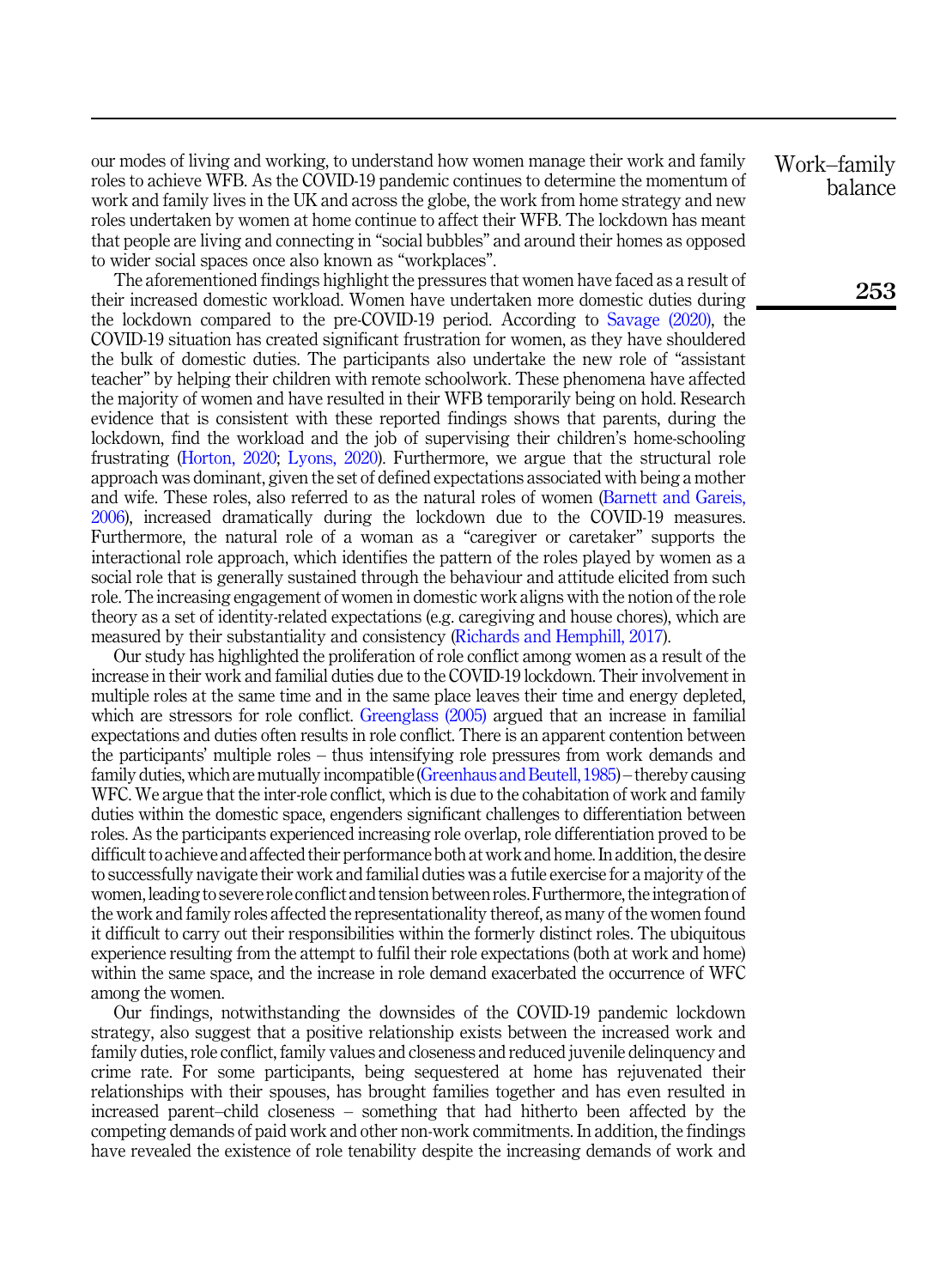family roles. Significantly, the participants were able to become closer to their children and spouses and increase their caregiving role, despite its interference with work activities. Using the skills linked with being a mother and wife, they were able to stimulate family closeness to promote a healthy family life. As role tenability suggests, there were costs and benefits for the participants as they faced increasing role demands (costs), but they also gained some level of family togetherness (benefits). Furthermore, the tenability of women's roles provides some benefits to the community. For instance, although the costs of performing their caregiving role increased due to the increasing work demands while working from home, the benefits to society (reduced anti-social behaviour) seem to have generated a balance and have positively impacted society.

Our findings also provide evidence of role enhancement. The energy exerted by the women was used in an expandable quantity rather than being fixed or limited ([Barnett and](#page-15-10) [Gareis, 2006\)](#page-15-10). For instance, performing multiple roles (through multitasking) engendered a sense of satisfaction for the women, particularly concerning the positive outcomes from being close to their family members and reigniting family values. For these women, the increase in familial role quality and quantity was deemed important, despite the absence of good working conditions exacerbated by increased role demands and expectations.

We also found that role representationality is an expression of both positive and negative values in human behaviour. For instance, just as a cleric is imaged as an embodiment of godliness, the image of a woman is that of her social role of childrearing [\(Stenius](#page-18-20) et al., 2005). In consonance with the study of [Pinquart \(2017\),](#page-17-18) our findings suggest that the consistency in parental supervision because of the mothers' increased presence at home tends to have contributed to a reduction in juvenile delinquency and crime rate across communities, as explained by the council officers. Therefore, [Turner \(2001\)](#page-18-13) argues that the deep attachment to role identity because of its ability to recur and create intimate social relationships that are inseparable from a person (e.g. a woman) could sometimes create a system that offers significant reward to the role incumbent (e.g. a woman). Thus, our findings report mixed feelings – the participants complained of increasing domestic workload and the proliferation of role conflict, but they lauded the benefits of increased family values and togetherness as well as the reduced juvenile delinquency and crime rate.

#### Contributions, implications, limitations and directions for future research

Our study contributes to the research on this topic through its theoretical and practical implications. From the theoretical perspective, our findings add to the discourse on WFB by substantiating the foregoing evidence that WFB is dependent on demands from both work and family, role expectations and the amount of resources (time, attention and energy) expended to fulfil work and family responsibilities ([Barnett](#page-15-11) et al., 1992; [Greenhaus](#page-16-0) et al., 2003). We aver that the excessive allocation of resources to one role at the detriment of the other may lead to inter-role conflict and may result in WFC, as revealed within our study context. In particular, through the lens of the role theory, we explored the case of working women in the UK and the impact of their roles on their WFB. We found that the structural and interactional role of women continues to affect their WFB positively and negatively, as a result of the expectations and social identity associated with being a woman.

Moreover, a significant contribution from this study relates to the lived experiences of working British women in navigating their work and familial obligations during the novel COVID-19 pandemic. We argue that the cohabitation of work and family duties within the domestic space undermines the ability to achieve WFB and role differentiation due to the occurrence of inter-role conflicts. The overlapping roles, which are the result of long working hours and an increasing domestic workload, challenged the functional role of the majority of women, while it also affected the representationality of the role and led to tensions within the

JWAM 13,2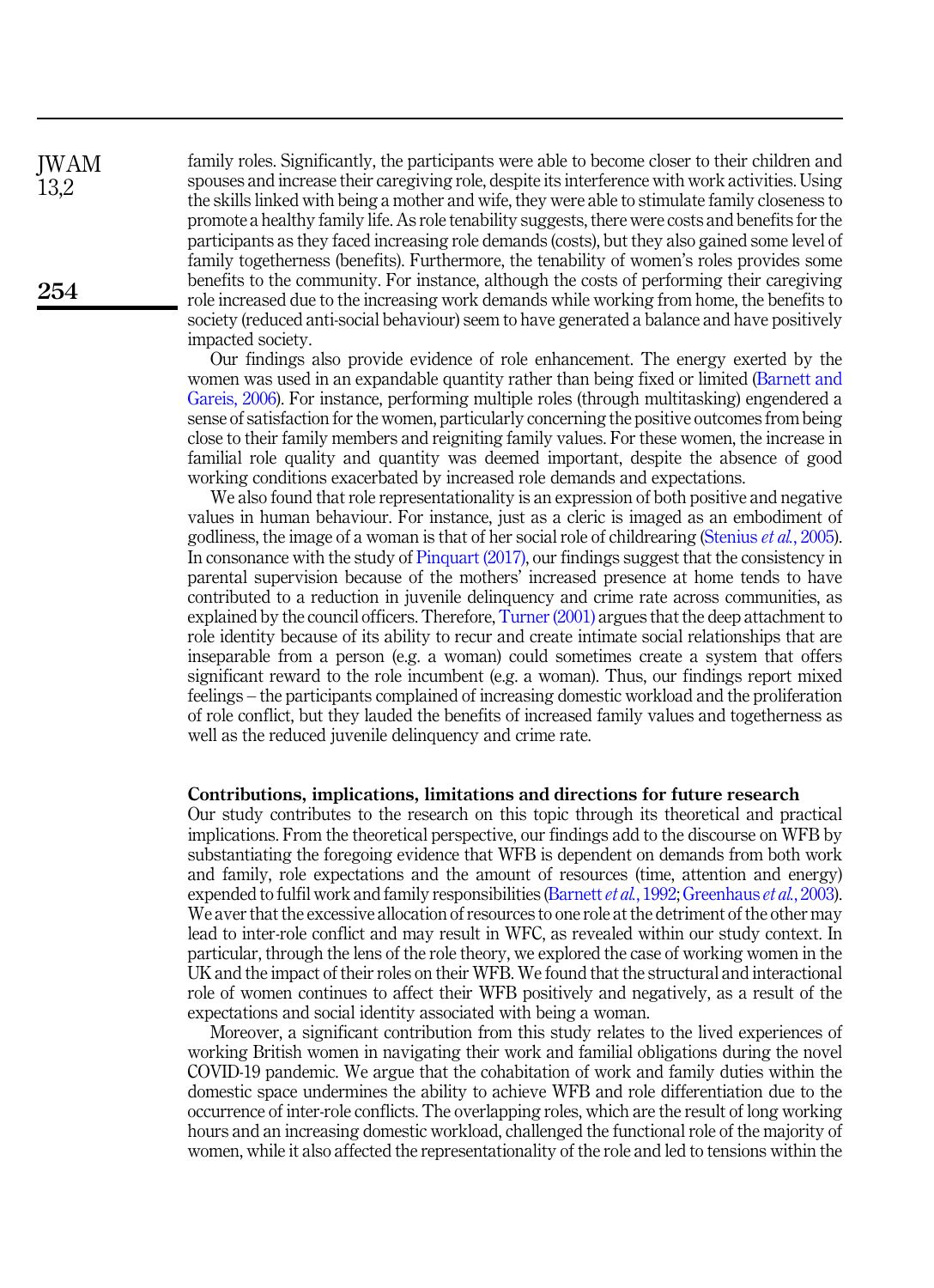role – even WFC. However, the ability of the majority of women to multitask (especially during the pandemic) supports role enhancement and tenability, and it yields positive outcomes for managing work and family life, regardless of the intensity of work and family demands.

From a practical perspective, WFC is likely to persistently constitute a part of womanhood if policy measures are not reconsidered for mitigating the dysfunctional interferences between work and family life (Grünberg and Matei, 2020). Furthermore, with the profound changes in the ways in which we live and work presently taking place across the globe, the rediscovery of family love and values will help in terms of work and family synthesis, and this will ameliorate the effect of the role conflict caused by the COVID-19 pandemic. An intriguing finding of this study is that there has been a significant reduction in juvenile delinquency and other related anti-social behaviours during the lockdown. One plausible explanation for this is that parents, especially women, are spending more time with their children at home, thus preventing them from bad company. Based on this finding, the government could rethink their strategies to reduce the current rates of hooliganism and crime. Reducing women's working days and working hours, without a backlash to their career advancement, could be one way to go.

While our study advances understanding of women's WFB, particularly during the COVID-19 lockdown, it also has some limitations, which in turn open up opportunities for future research. First, our study is based on only 26 interviews with female participants; we, therefore, cannot generalise our results to other research contexts like, for example, Africa, Asia and the Middle east. However, based on [Malterud](#page-17-19) *et al*'s (2016) argument about information power (the more information the sample holds relevant for the actual study, the lower the number of participants that is required) and saturation, we believe this was a sufficient sample size. Furthermore, the use of Microsoft Teams and Skype as a medium for conductive the interviews for this study had limitations – there was limited rapport, non-verbal cues and ethics, which would have been eradicated in face-to-face interviews. However, the methods opened up new possibilities by allowing researchers to reach participants, regardless of their geographical locations in a time-efficient and financially affordable manner [\(Lo Iacono](#page-17-14) et al., [2016\)](#page-17-14). We contend that these limitations provide stimulus for future research. For instance, future research could consider investigating the WFB experiences of married and single-parent women to find out if there are any significant distinctions. Future research can also explore the impact of the COVID-19 pandemic on WFB, specifically for women working in the informal sector and women-led enterprises. In conclusion, we hope our study not only opens up exciting new research opportunities in the patterns of women's work and family life and how they are able to reconcile these incompatible roles, as we navigate the evolving work and family environment.

#### References

- <span id="page-14-3"></span>Adisa, T.A., Gbadamosi, G. and Osabutey, E.L.C. (2016), "Work-family balance: a case analysis of coping strategies adopted by Nigerian and British working mothers", Gender in Management: An International Journal, Vol. 31 No. 7, pp. 414-433.
- <span id="page-14-1"></span>Adisa, T.A., Abdulraheem, I. and Isiaka, S.B. (2019a), "Patriarchal hegemony: investigating the impact of patriarchy on women's work-life balance", Gender in Management: An International Journal, Vol. 34 No. 1, pp. 19-33.
- <span id="page-14-2"></span>Adisa, T.A., Gbadamosi, G., Mordi, T. and Mordi, C. (2019b), "In search of perfect boundaries? Entrepreneurs' work-life balance", Personnel Review, Vol. 48 No. 6, pp. 1634-1651.
- <span id="page-14-0"></span>Allen, S.M. and Hawkins, A.J. (1999), "Maternal gatekeeping: mothers' beliefs and behaviours that inhibit greater father involvement in family work", Journal of Marriage and Family, Vol. 61 No. 1, pp. 199-212.

# Work–family balance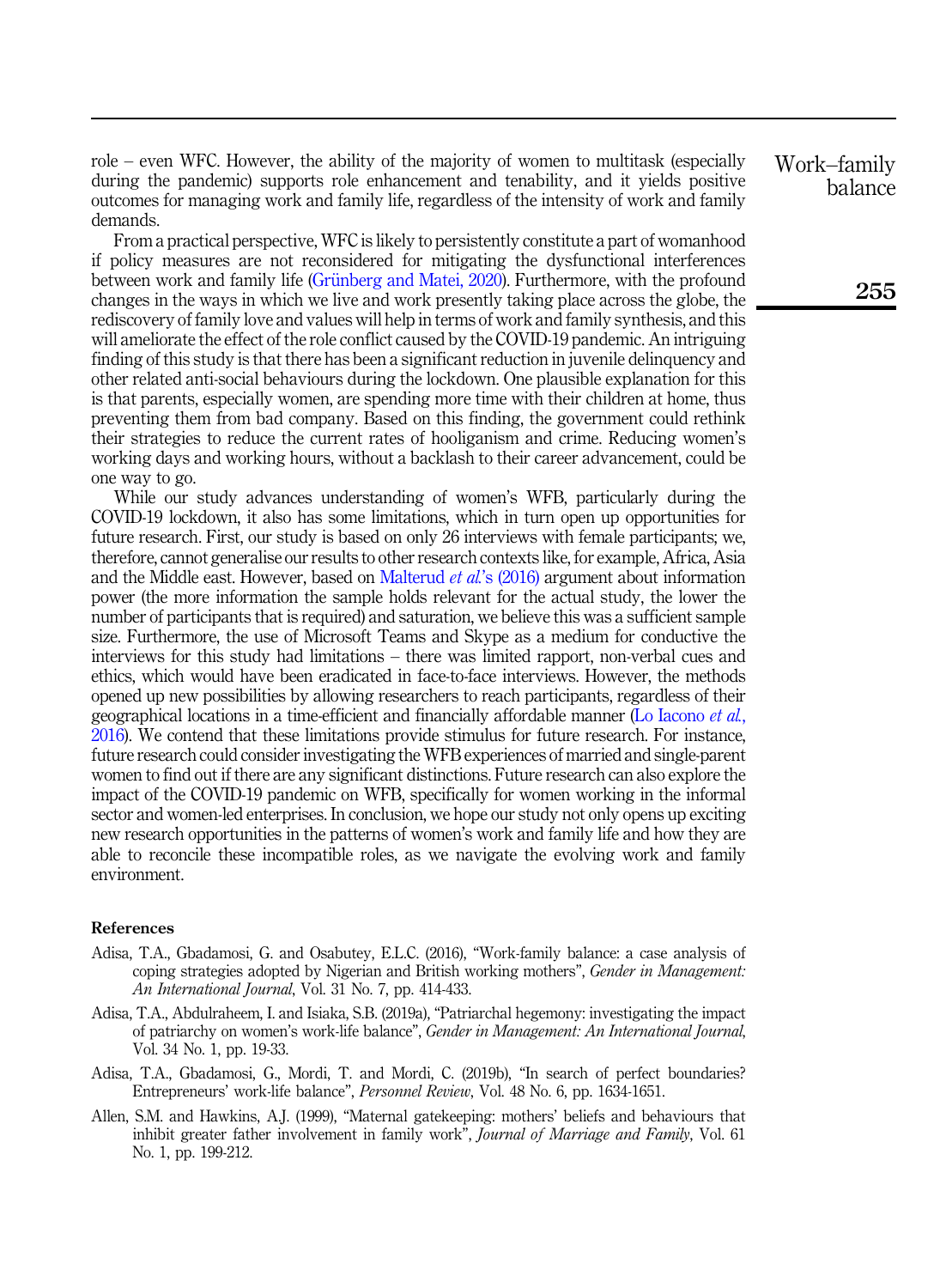<span id="page-15-19"></span><span id="page-15-17"></span><span id="page-15-16"></span><span id="page-15-13"></span><span id="page-15-12"></span><span id="page-15-11"></span><span id="page-15-10"></span><span id="page-15-6"></span><span id="page-15-4"></span><span id="page-15-1"></span>

| JWAM<br>13,2 | Bahn, K., Cohen, J. and Rodgers, V. (2020), "Feminist perspective on COVID-19 and the value of care<br>work globally", <i>Gender, Work and Organization</i> , pp. 1-5, available at: https://onlinelibrary.wiley.<br>$\frac{\text{com}}{\text{d}o}$ i/epdf/10.1111/gwao.12459 (accessed 25th July 2020). |  |  |  |  |
|--------------|----------------------------------------------------------------------------------------------------------------------------------------------------------------------------------------------------------------------------------------------------------------------------------------------------------|--|--|--|--|
|              | Barnett, R.C. and Gareis, K.C. (2006), "Role theory perspectives on work and family", in Pitt-<br>Catsouphes, M., Kossek, E.E. and Sweet, S. (Eds), The Work and Family Handbook: Multi-<br>Disciplinary Perspectives, Methods, and Approaches, Lawrence Erlbaum Associates Publishers,<br>pp. 209-221.  |  |  |  |  |
| 256          | Barnett, R.C., Marshall, N.L. and Singer, J.D. (1992), "Job experiences over time, multiple roles, and<br>women's mental health: a longitudinal study", Journal of Personality and Social Psychology,<br>Vol. 64 No. 4, pp. 634-644.                                                                     |  |  |  |  |
|              | Blair-Loy, M. (2009), "Work without end? Scheduling flexibility and work-to-family conflict among<br>stockbrokers", <i>Work and Occupations</i> , Vol. 36 No. 4, pp. 279-317.                                                                                                                            |  |  |  |  |
|              | Boeije, H. (2005), 'Analysing in Qualitative research.' Thinking and Acting, Boom Onderwijs,<br>Amsterdam.                                                                                                                                                                                               |  |  |  |  |
|              | Braun, V. and Clarke, V. (2006), "Using thematic analysis in psychology", Qualitative Research in<br>Psychology, Vol. 3 No. 2, pp. 77-101.                                                                                                                                                               |  |  |  |  |
|              | Brough, P. and Kalliath, T. (2009), "Work–family balance: theoretical and empirical advancements",<br>Journal of Organizational Behavior, Vol. 30, pp. 581-585.                                                                                                                                          |  |  |  |  |
|              | Bryman, A. (2012), Social Research Methods, 4th edn, Oxford University Press, New York, NY.                                                                                                                                                                                                              |  |  |  |  |
|              | Chang, A., McDonald, P. and Burton, P. (2010), "Methodological choices in work-life balance research<br>1987 to 2006: a critical review", <i>International Journal of Human Resource Management</i> , Vol. 21<br>No. 13, pp. 2381-2413.                                                                  |  |  |  |  |
|              | Clarke, S. and Holdsworth, L. (2017), Flexibility in The Workplace: Implications of Flexible Work<br><i>Arrangements for Individuals, Teams and Organisations Advisory, Conciliation and Arbitration</i><br>Service – ACAS, Britain.                                                                     |  |  |  |  |
|              | Corbin, J. and Strauss, A. (2008), <i>Basics of Qualitative Research: Techniques and Procedures for</i><br>Developing Grounded Theory, Sage, Thousand Oaks, CA.                                                                                                                                          |  |  |  |  |
|              | Coronel, J.M., Moreno, E. and Carrasco, M.J. (2010), "Work-family conflicts and the organizational<br>work culture as barriers to women educational managers", <i>Gender, Work and Organization</i> ,<br>Vol. 17 No. 2, pp. 219-239.                                                                     |  |  |  |  |
|              | Craig, L. and Sawrikar, P. (2009), "Work and Family: how does the (gender) balance change as<br>children grow?", <i>Gender, Work and Organization</i> , Vol. 16 No. 6, pp. 684-709.                                                                                                                      |  |  |  |  |
|              | Cresswell, J.W. (2008), <i>Research Design, Qualitative and Mixed Methods Approaches</i> , Sage, Thousand<br>Oaks, CA.                                                                                                                                                                                   |  |  |  |  |
|              | Dev, C.S. and Olsen, M.D. (1989), "Applying role theory in developing a framework for the<br>management of customer interactions in hospitality businesses", <i>International Journal of</i><br><i>Hospitality Management, Vol. 8 No. 1, pp. 19-33.</i>                                                  |  |  |  |  |
|              | Devine, B.F. and Foley, M. (2020), <i>Women and the Economy</i> , House of Commons Library, available at:<br>https://researchbriefings.files.parliament.uk/documents/SN06838/SN06838.pdf.                                                                                                                |  |  |  |  |
|              | European Foundation (2005), "Work-related stress", available at: https://www.eurofound.europa.eu/<br>publications/article/2005/work-related-stress (accessed 13 July 2020).                                                                                                                              |  |  |  |  |
|              | Evertsson, M. (2014), "Gender ideology and the sharing of housework and child care in Sweden",<br>Journal of Family Issues, Vol. 35 No. 7, pp. 929-949.                                                                                                                                                  |  |  |  |  |
|              | Fenner, G.H. and Renn, R.W. (2010), "Technology assisted supplemental work and work-to-family<br>conflict: the role of instrumentality beliefs, organizational expectations and time management",<br><i>Human Relations, Vol. 63 No. 1, pp. 63-82.</i>                                                   |  |  |  |  |
|              | $E_{\text{current}}$ DJ, $V_{\text{red}}$ , CT, and $E_{\text{current}}$ JE (9001) "Maggiung faceta of modio malgaze", Issued of                                                                                                                                                                         |  |  |  |  |

<span id="page-15-18"></span><span id="page-15-15"></span><span id="page-15-14"></span><span id="page-15-9"></span><span id="page-15-8"></span><span id="page-15-7"></span><span id="page-15-5"></span><span id="page-15-3"></span><span id="page-15-2"></span><span id="page-15-0"></span>Ferry, D.L., Kydd, C.T. and Sawyer, J.E. (2001), "Measuring facets of media richness", *Journal of* Computer Information Systems, Vol. 41 No. 4, pp. 69-78.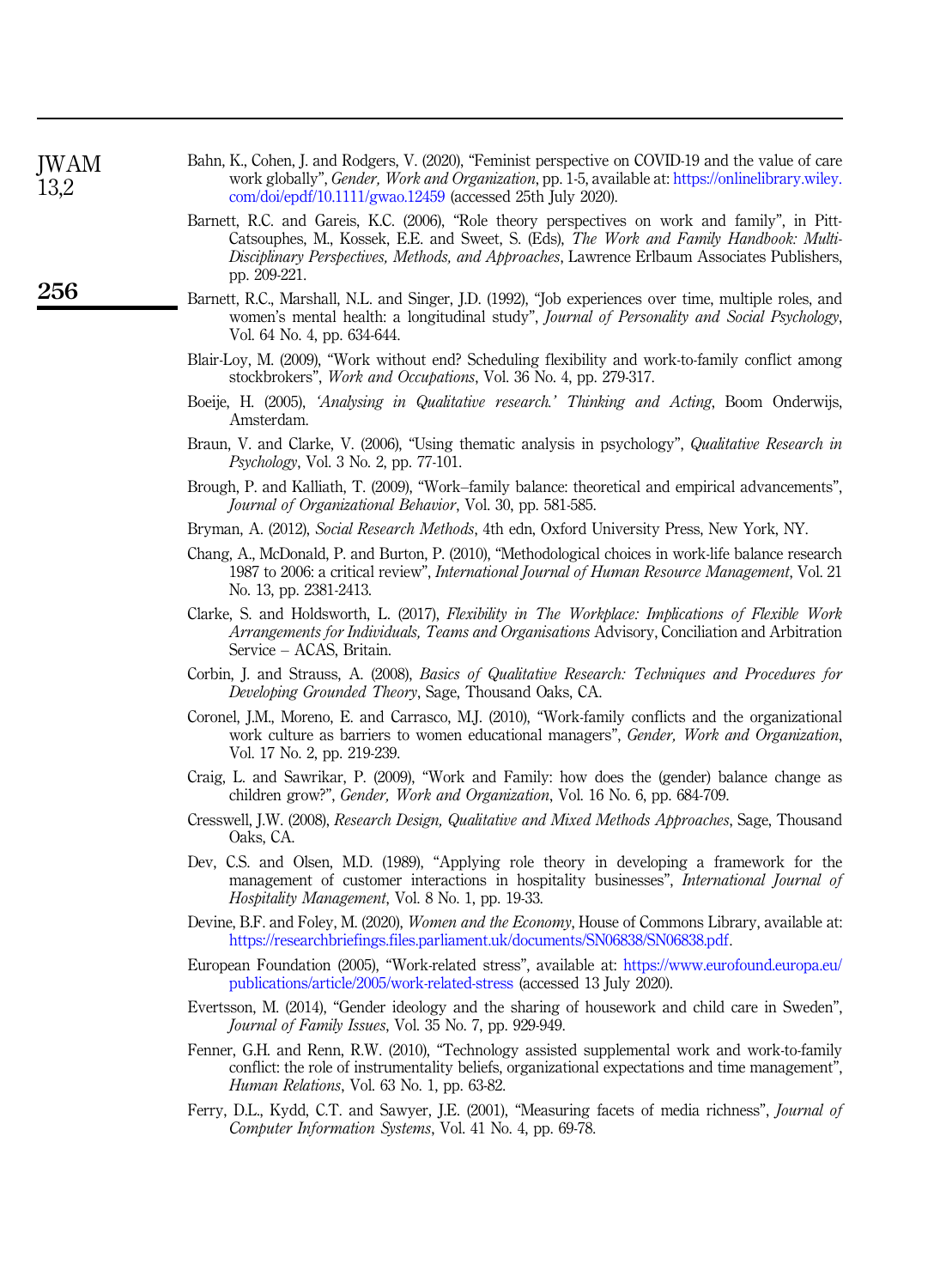- <span id="page-16-4"></span>Fogarty, H., Scott, P. and Williams, S. (2011), "The half-empty office: dilemmas in managing locational flexibility", New Technology, Work and Employment, Vol. 26 No. 3, pp. 183-195.
- <span id="page-16-16"></span>Gareis, K.C., Barnett, R.C., Ertel, K.A. and Berkman, L.F. (2009), "Work-family enrichment and conflict: additive effects, buffering, or balance?", Journal of Marriage and Family, Vol. 71, pp. 696-707.
- <span id="page-16-18"></span>Glaser, B.G. and Strauss, A.L. (1967), *The Discovery of Grounded Theory*, Aldine de Gruyter, New York, NY.
- <span id="page-16-20"></span>Greenglass, E.R. (2005), "Proactive coping, resources and burnout: implications for occupational stress", in Antoniou, A.-S.G. and Cooper, C.L. (Eds), New Horizons in Management. Research Companion to Organizational Health Psychology, Edward Elgar Publishing, pp. 503-515.
- <span id="page-16-6"></span>Greenhaus, J.H. and Beutell, N.J. (1985), "Sources and conflict between work and family roles", Academy of Management Review, Vol. 10, pp. 76-88.
- <span id="page-16-0"></span>Greenhaus, J.H., Collins, K.M. and Shaw, J.D. (2003), "The relation between work–family balance and quality of life", Journal of Vocational Behavior, Vol. 63, pp. 510-531.
- <span id="page-16-7"></span>Grünberg, L. and Matei, S. (2020), "Why the paradigm of work–family conflict is no longer sustainable: towards more empowering social imaginaries to understand women's identities", Gender, Work and Organization, Vol. 27, pp. 289-309.
- <span id="page-16-9"></span>Gruber, S. and Szołtysek, M. (2016), "The patriarchy index: a comparative study of power relations across historical Europe", The History of the Family, Vol. 21 No. 2, pp. 133-174.
- <span id="page-16-8"></span>Grzywacz, J.G. and Carlson, D.S. (2007), "Conceptualizing work-family balance: implications for practice and research", Advances in Developing Human Resources, Vol. 9, pp. 455-471.
- <span id="page-16-13"></span>Guillaume, C. and Pochic, S. (2009), "What would you sacrifice? Access to top management and the work–life balance", Gender, Work and Organization, Vol. 16 No. 1, pp. 14-36.
- <span id="page-16-3"></span>Halford, S. (2005), "Hybrid workspace: Re-spatialisations of work, organisation and management", New Technology, Work and Employment, Vol. 20 No. 1, pp. 19-33.
- <span id="page-16-14"></span>Hindin, M.J. (2007), "Role theory" in Ritzer, G. (Ed.), *The Blackwell Encyclopedia of Sociology*. doi[:10.1002/](https://doi.org/10.1002/9781405165518.wbeosr078) [9781405165518.wbeosr078.](https://doi.org/10.1002/9781405165518.wbeosr078)
- <span id="page-16-19"></span>Horton, H. (2020), "Parents struggle with home-schooling as they complain 'maths has changed' on first day of closures", The Telegraph, available at: [https://www.telegraph.co.uk/news/2020/03/23/](https://www.telegraph.co.uk/news/2020/03/23/parents-struggle-homeschooling-complain-maths-has-changed-first/) [parents-struggle-homeschooling-complain-maths-has-changed-first/](https://www.telegraph.co.uk/news/2020/03/23/parents-struggle-homeschooling-complain-maths-has-changed-first/) (accessed 10th July 2020).
- <span id="page-16-17"></span>Illgworth, N. (2001), "The internet matters: exploring the use of the internet as a research tool", Sociological Research Online, Vol. 6 No. 2, pp. 79-90.
- <span id="page-16-10"></span>Johansson Sevä, I. and Öun, I. (2015), "Self-employment as a strategy for dealing with the competing demands of work and family? The importance of family/lifestyle motives", Gender, Work and Organization, Vol. 22 No. 3, pp. 256-272.
- <span id="page-16-15"></span>Kanter, R. (1977), Men and Women of the Corporation, Basic Books, New York, NY.
- <span id="page-16-2"></span>Kashyap, V. (2018), "A working woman's guide to maintain work-life balance. thrive global", available at: [https://medium.com/thrive-global/a-working-womans-guide-to-maintain-work-life-balance-](https://medium.com/thrive-global/a-working-womans-guide-to-maintain-work-life-balance-27aa63e2f743)[27aa63e2f743](https://medium.com/thrive-global/a-working-womans-guide-to-maintain-work-life-balance-27aa63e2f743) (accessed 25th June 2020).
- <span id="page-16-5"></span>Kossek, E.E., Hammer, L.B., Thompson, R.J. and Burke, L.B. (2014), Leveraging Workplace Flexibility: Fostering Engagement and Productivity, SHRM Foundation, Alexandria, VA.
- <span id="page-16-1"></span>Kreiner, G.E., Hollensbe, E.C. and Sheep, M.L. (2009), "Balancing borders and bridges: negotiating the work-home interface via boundary work tactics", Academy of Management Journal, Vol. 52 No. 4, pp. 704-730.
- <span id="page-16-11"></span>Leccardi, C. (1996), "Rethinking social time: feminist perspectives", *Time and Society*, Vol. 5 No. 5, pp. 169-86.
- <span id="page-16-12"></span>Lewis, J., Campbell, M. and Huerta, C. (2008), "Patterns of paid and unpaid work in Western Europe: gender, commodification, preferences and the implications for policy", Journal of European Social Policy, Vol. 18, pp. 21-37.

Work–family balance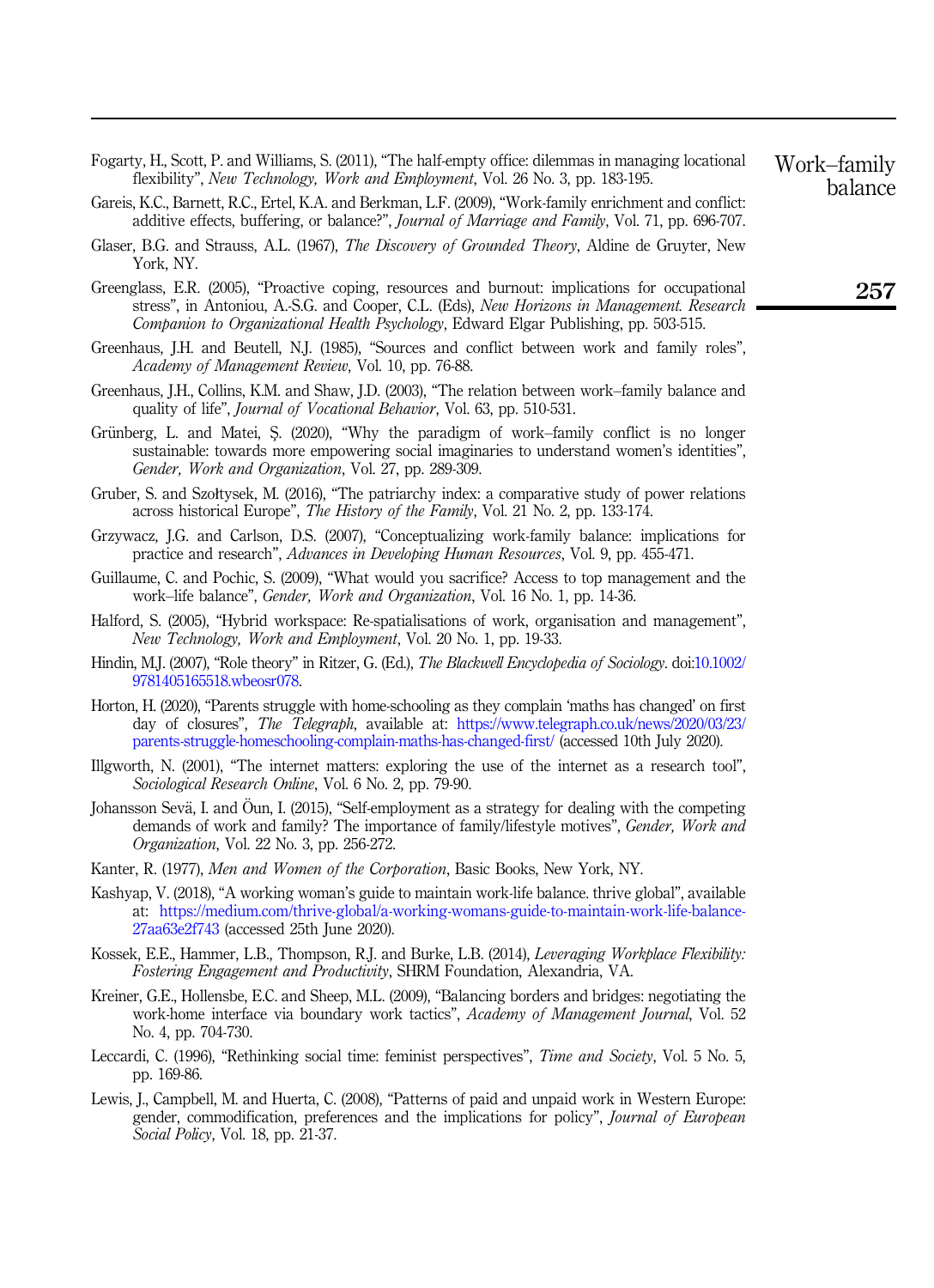<span id="page-17-14"></span>

| Lo Iacono, V., Symonds, P. and Brown, D. (2016), "Skype as a tool for qualitative research interviews", |  |
|---------------------------------------------------------------------------------------------------------|--|
| <i>Sociological Research Online, Vol. 21, pp. 12-36.</i>                                                |  |

- <span id="page-17-17"></span>Lyon, K. (2020), "'It's impossible': mother of four's tirade about remote schooling. The Guardian", available at: [https://www.theguardian.com/world/2020/mar/20/coronavirus-impossible-mother](https://www.theguardian.com/world/2020/mar/20/coronavirus-impossible-mother-tirade-remote-schooling)[tirade-remote-schooling](https://www.theguardian.com/world/2020/mar/20/coronavirus-impossible-mother-tirade-remote-schooling) (accessed 10th July 2020).
- <span id="page-17-6"></span>Lyonette, C. (2015), "Part-time work, work–life balance and gender equality", *Journal of Social Welfare* and Family Law, Vol. 37 No. 3, pp. 321-333.
- <span id="page-17-1"></span>Maertz, C.R. and Boyar, S.L. (2011), "Work-family conflict, enrichment, and balance under 'levels' and 'episodes' approaches", Journal of Management, Vol. 37 No. 1, pp. 68-98.
- <span id="page-17-19"></span>Malterud, K., Siersma, V.D. and Guassora, A.D. (2016), "Sample size in qualitative interview studies: guided by information power", Qualitative Health Research, Vol. 26 No. 13, pp. 1753-1760.
- <span id="page-17-11"></span>Mason, J. (2002), *Qualitative Researching*, 2nd ed., Sage, London.
- <span id="page-17-12"></span>Maykut, P.S. and Morehouse, R.E. (1994), Beginning Qualitative Research: A Philosophic and Practical Guide, Falmer Press, London.
- <span id="page-17-8"></span>Mentz, J.C., Schoeman, M.A. and Loock, M. (2019), "The roles, behaviors and expectations of the participants in the development of student graduateness", Innovative Technologies and Learning, Vol. 47, pp. 435-445.
- <span id="page-17-7"></span>Milkie, M.A., Kendig, S.M., Nomaguchi, K.M. and Denny, K.E. (2010), "Time with children, children's well-being, and work-family balance among employed parents", *Journal of Marriage and* Family, Vol. 72 No. 5, pp. 1329-1343.
- <span id="page-17-5"></span>Moilanen, S., Aunola, K., May, V., Sevón, E. and Laakso, M.-L. (2019), "Nonstandard work hours and single versus coupled mothers' work-to-family conflict", Family Relations, Vol. 68 No. 2, pp. 213-231.
- <span id="page-17-10"></span>Nash, M. and Churchill, B. (2020), "Caring during COVID-19: a gendered analysis of Australian university responses to managing remote working and caring responsibilities", Gender, Work and Organization, pp. 1-14, doi: [10.1111/gwao.12484.](https://doi.org/10.1111/gwao.12484)
- <span id="page-17-0"></span>Office of National Statistics (2020), "All data related to coronavirus (COVID-19)", available at: [https://](https://www.ons.gov.uk/peoplepopulationandcommunity/healthandsocialcare/conditionsanddiseases/datalist) [www.ons.gov.uk/peoplepopulationandcommunity/healthandsocialcare/conditionsanddiseases/](https://www.ons.gov.uk/peoplepopulationandcommunity/healthandsocialcare/conditionsanddiseases/datalist) [datalist](https://www.ons.gov.uk/peoplepopulationandcommunity/healthandsocialcare/conditionsanddiseases/datalist) (accessed 1st July 2020).
- <span id="page-17-4"></span>Pareek, P. and Bagrecha, C. (2017), "A thematic analysis of the challenges and work-life balance of women entrepreneurs working in small-scale industries", Vision: The Journal of Business Perspective, Vol. 21 No. 4, pp. 461-472.
- <span id="page-17-13"></span>Patton, M.Q. (2012), Qualitative Research and Evaluation Methods, Sage, London.
- <span id="page-17-3"></span>Paustian-Underdahl, S.C., Halbesleben, J.R.B., Carlson, D.S. and Kacmar, K.M. (2016), "The work–family interface and promotability: boundary integration as a double-edged sword", Journal of Management, Vol. 42 No. 4, pp. 960-981.
- <span id="page-17-9"></span>Pedersen, D.E., MinNotte, K.L., Kiger, G. and Mannon, S.E. (2009), "Workplace policy and environment, family role quality, and positive family-to-work spillover", *Journal of Family* and Economic Issues, Vol. 30 No. 80, pp. 80-89.
- <span id="page-17-18"></span>Pinquart, M. (2017), "Associations of parenting dimensions and styles with externalizing problems of children and adolescents: an updated meta-analysis", *Developmental Psychology*, Vol. 53 No. 5, pp. 873-932.
- <span id="page-17-15"></span>Polit, D.F. and Beck, C.T. (2004), *Nursing Research. Principles and Methods*, Lippincott Williams and Wilkins, Philadelphia, PA.
- <span id="page-17-16"></span>Porter, E. (2003), "Women: political decision-making and peace building", Global Change, Peace and Security, Vol. 15 No. 3, pp. 245-262.
- <span id="page-17-2"></span>Rafnsdottir, G.L. and Heijstra, T.M. (2013), "Balancing work–family life in academia: the power of time", Gender, Work and Organization, Vol. 20 No. 3, pp. 283-296.

**IWAM** 13,2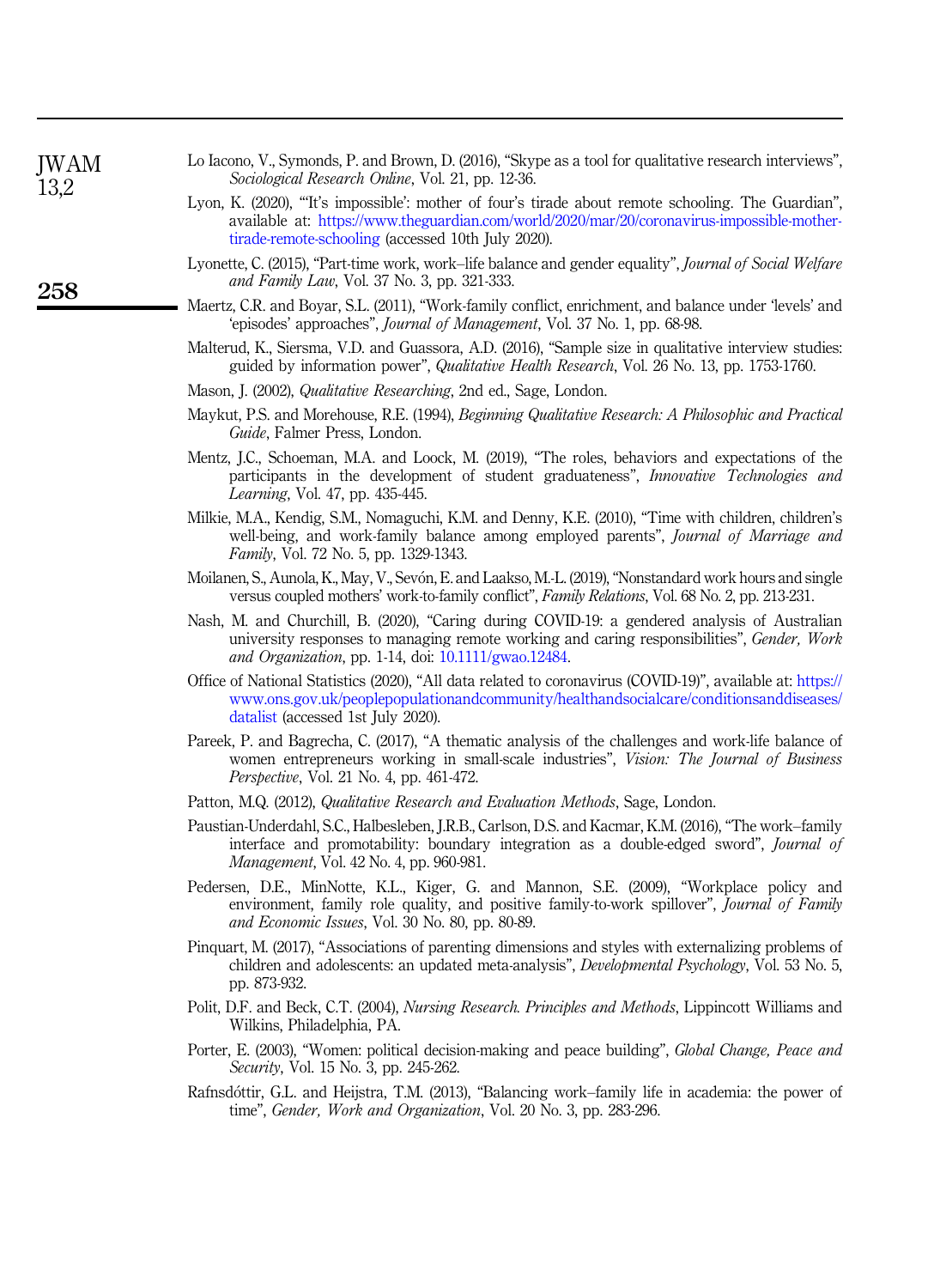- <span id="page-18-14"></span>Richards, K.A.R. and Hemphill, M.A. (2017), "Using role theory to understand the experiences of physical education teachers: toward role socialization theory", in Richards, K.A.R. and Gaudreault, K.L. (Eds), Teacher Socialization in Physical Education: New Perspectives, Taylor & Francis, New York, NY, pp. 147-161.
- <span id="page-18-12"></span>Rottenberg, C. (2019), "Women who work: the limits of the neoliberal feminist paradigm", Gender, Work and Organization, Vol. 26 No. 8, pp. 1073-1082.
- <span id="page-18-15"></span>Saunders, M.N.K., Thornhill, A. and Lewis, P. (2009), Research Methods for Business Students, 5th edition, Prentice Hall UK, London.
- <span id="page-18-19"></span>Savage, M. (2020), "How Covid-19 is changing women's lives. BBC work-life", available at: [https://](https://www.bbc.com/worklife/article/20200630-how-covid-19-is-changing-womens-lives) [www.bbc.com/worklife/article/20200630-how-covid-19-is-changing-womens-lives](https://www.bbc.com/worklife/article/20200630-how-covid-19-is-changing-womens-lives) (accessed 13th July 2020).
- <span id="page-18-5"></span>Seierstad, C. and Kirton, G. (2015), "Having it all? Women in high commitment careers and work–life balance in Norway", Gender, Work and Organization, Vol. 22 No. 4, pp. 390-404.
- <span id="page-18-16"></span>Sparkes, A.C. and Smith, B. (2014), Qualitative Research Methods in Sport, Exercise and Health: From Process to Product, Routledge, London.
- <span id="page-18-20"></span>Stenius, V.M.K., Veysey, B.M., Hamilton, Z.M.A. and Andersen, R.M.S. (2005), "Social roles in women's lives", The Journal of Behavioral Health Services and Research, Vol. 32, pp. 182-198.
- <span id="page-18-17"></span>Stieger, S. and Lewetz, D. (2016), "Parent-child proximity and personality: basic human values and moving distance", BMC Psychology, Vol. 4 No. 26, pp. 1-12.
- <span id="page-18-0"></span>Sundaresan, S. (2014), "Work-life balance – implications for working women", *International Journal* Sustainable Development, Vol. 7 No. 7, pp. 93-102.
- <span id="page-18-1"></span>The Health Protection (Coronavirus, Business Closure) (Wales) Regulations (2020), available at: <https://www.legislation.gov.uk> (accessed 11 May 2020).
- <span id="page-18-7"></span>Thornthwaite, L. (2004), "Working time and work-family balance: a review of employees' preferences", Asia Pacific Journal of Human Resources, Vol. 42 No. 2, pp. 166-184.
- <span id="page-18-6"></span>Toffoletti, K. and Starr, K. (2016), "Women academics and work–life balance: gendered discourses of work and care", Gender, Work and Organization, Vol. 23 No. 5, pp. 489-504.
- <span id="page-18-13"></span>Turner, R.H. (2001), "Role theory", in Turner, J.H. (Ed.), Handbook of Sociological Theory. Handbooks of Sociology and Social Research, Springer, Boston, MA. doi: [10.1007/0-387-36274-6\\_12](https://doi.org/10.1007/0-387-36274-6_12).
- <span id="page-18-9"></span>Warren, T. (2004), "Working part-time: achieving a successful 'work-life' balance?", The British Journal of Sociology, Vol. 55, pp. 99-122.
- <span id="page-18-11"></span>Warren, T. and Lyonette, C. (2015), "The quality of part-time work", in Felstead, A., Gallie, D., Green, F. and Ananc, H. (Eds), Unequal Britain at Work, in Press, Oxford University Press, Oxford.
- <span id="page-18-8"></span>Wayne, J.H., Butts, M.M., Casper, W.J. and Allen, T.D. (2017), "In search of balance: a conceptual and empirical integration of multiple meanings of work-family balance", Personnel Psychology, Vol. 70 No. 1, pp. 167-210.
- <span id="page-18-2"></span>Webster, J. and Leung, W.F. (2017), "Introduction: creativity, knowledge and innovation in virtual work", New Technology, Work and Employment, Vol. 32 No. 1, pp. 1-11.
- <span id="page-18-3"></span>Webster, J. and Randle, K. (eds) (2016), Virtual Workers and the Global Labour Market, Palgrave Macmillan, London.
- <span id="page-18-4"></span>Webster, M., Sugden, D.M. and Tayles, M.E. (2004), "The measurement of manufacturing virtuality", International Journal of Operations and Production Management, Vol. 24 No. 7, pp. 721-742.
- <span id="page-18-10"></span>World Economic Forum (2019), "These countries have the most expensive childcare", available at: [https://www.weforum.org/agenda/2019/04/these-countries-have-the-most-expensive](https://www.weforum.org/agenda/2019/04/these-countries-have-the-most-expensive-childcare/)[childcare/.](https://www.weforum.org/agenda/2019/04/these-countries-have-the-most-expensive-childcare/)
- <span id="page-18-18"></span>Yahirun, J.J. and Arenas, E. (2018), "Offspring migration and parents' emotional and psychological well-being in Mexico", Journal of Marriage and Family, Vol. 80 No. 4, pp. 975-991.

259

Work–family balance